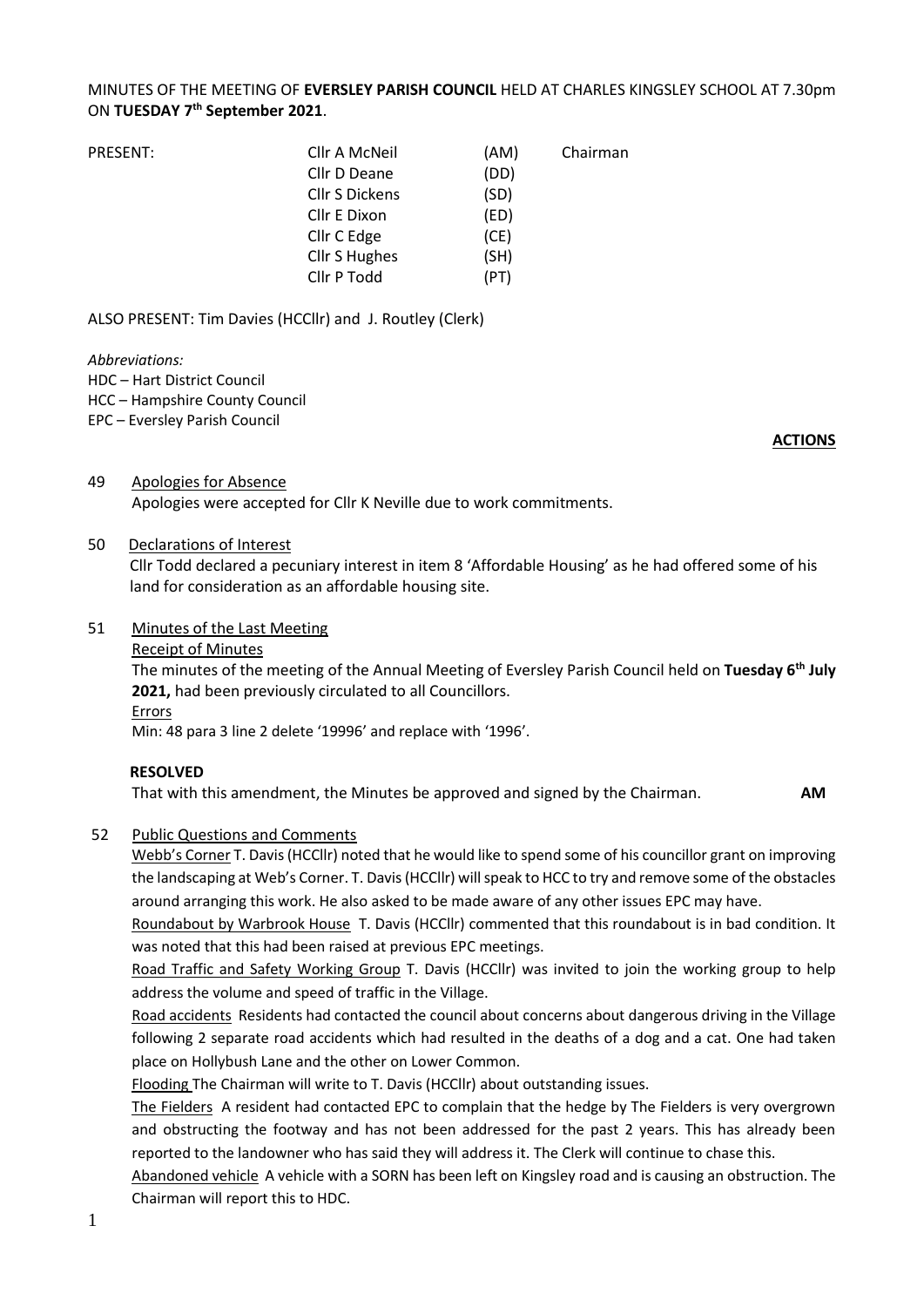Parking by The Chequers PH It had been noted that vehicles visiting the public house are frequently parking along Chequers Lane and causing an obstruction. This has increased since some of the parking spaces were removed. EPC will write to Peach Pubs to express its concerns and ask for a resolution.

53 Progress on actions

The Clerk had previously circulated a list of progress on actions since 1<sup>st</sup> January 2021. **RESOLVED** To note the list and for all to make progress on their actions. **ALL**

54 Financial report

It was noted that the Audited Annual Return had been received from the External auditors. The Completion of Audit Notice had been published on the website on 4th August 2021 and will remain there for at least 12 months. There were no issues which required a further report. This will be formally accepted and approved by the council at the next meeting.

### Schedule of Accounts

The Responsible Financial Officer's reconciliation for June 2021 had been previously circulated along with copies of the bank statements. (See Appendix A)

### **RESOLVED**

• The reconciliation for June 2021 was noted.

### **RESOLVED**

• To note schedule of payments for August 2021 which had been paid under delegated authority when the Council could not meet. (See Appendix B)

### **RESOLVED**

• The reconciliation for July 2021 was accepted. (See Appendix C)

#### **RESOLVED**

- To authorise the schedule of payments for September 2021 (See Appendix D)
- To cancel the zoom subscription going forward as it was no longer required.

#### Year to Date

#### **RESOLVED**

The Year to Date reports for June and July 2021 were accepted. (See Appendix E)

#### Emergency Spend

To note the costs authorised under delegated powers in an emergency:

1. £250.00 + VAT for Clearing graffiti at Centre Green

#### 55 Decisions made under delegation

#### **RESOLVED**

To note decisions made under delegated authority when the Council did not meet. (See Appendix F)

## 56 Affordable Housing

#### **RESOLVED**

i) To ratify the working group's criteria for selecting the Registered Provider partner/Housing Association. (See Appendix G)

ii) To note the virtual meeting of 23rd September at 10.30-12.00 for RP partner/Housing Associations to give presentations and to request that this be recorded to allow other councillors to view.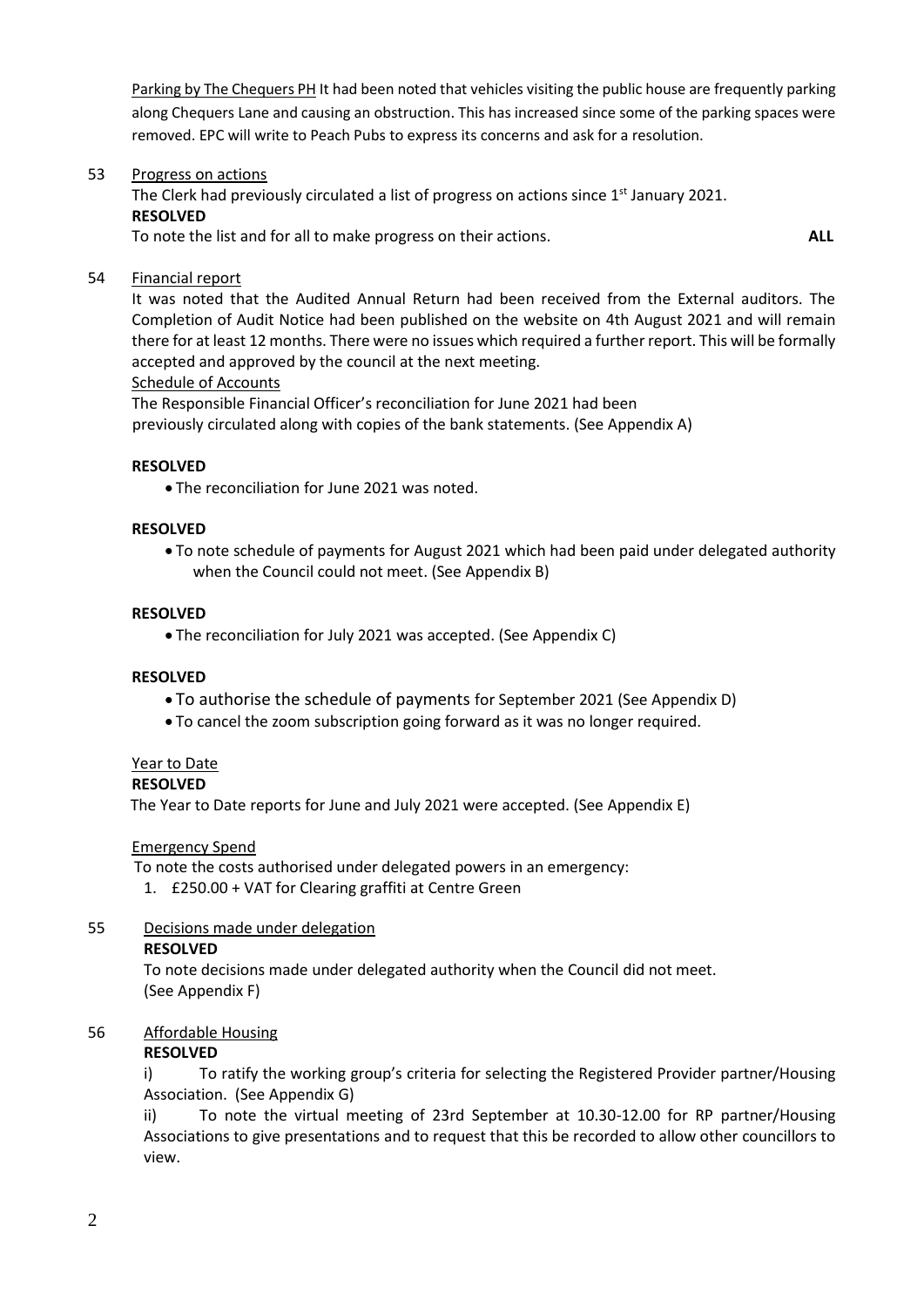## 57 Enforcement

It was noted that enforcement continues to be a real problem as Hart do not appear to be addressing a number of outstanding issues.

## **RESOLVED**

To ask Enforcement for an update on progress on the outstanding issues and to finalise arrangements for EPC and Cllr A Crampton (HDC) to meet Hart Enforcement. **Clerk**

## 58 Planning Applications

## **RESOLVED**

To note receipt of the following and, where appropriate, to forward the comments listed below to HDC or HCC. **Clerk**

## Bramshill Quarry Warren Heath, Brickhouse Hill Eversley Hook RG27 0QB (Application Nos. 20/03153/HCC & 21/00052/HCC)

Proposed variation of Conditions 1, 31 and 39 of planning permission 14/00063/CMA and Condition 1 of planning permission 14/00060/CMA so as to allow an extension of time to complete extraction, processing, and to remove plant, machinery and buildings; and to continue to use the conveyor bridge, until June 2026; together with minor amendments to the restoration scheme and submission of the aftercare scheme Bramshill Quarry Warren Heath, Brickhouse Hill Eversley Hook RG27 0QB (Application Nos. 20/03153/HCC & 21/00052/HCC)21/01236/FUL

EPC consultee comment: EPC repeats its previous objections:

Eversley Parish Council strongly objects on the following grounds:

1. The impact of the quarry on the immediate environment has been substantial and highly detrimental to the village: firstly, the very high volume of lorries entering and leaving the site create a hazard to other traffic and, in other parts of the village, to pedestrians. Secondly a stretch of about a half a mile of the B3272, on either side of the quarry entrance, is perpetually covered in a thick layer of mud which obscures all the road signs (including the signs that warn "Caution – mud on the road"). The verges have, over the years, become high banks of mud that wash back on to the road in wet weather. Larger debris is also occasionally deposited on the road by the aggregate lorries, that leads to occasional damage to cars.

The village cannot withstand another five years of this, perhaps increasing, volume of HGV traffic and fouling of roads and verges.

2. The current Hampshire Minerals and Waste Plan defines a "major mineral and waste development" as "All mineral extraction, landfill and hazardous/low-level radioactive facilities, as well as developments, occupying at least a hectare of land and/or having a throughput of 50,000 tonnes per annum."

Paragraph 5.57 states that "The Hampshire Authorities expect all operators to engage with local communities during pre-application discussions on major applications for minerals and waste development."

Policy 14 states "Hampshire Authorities encourage negotiated agreements between relevant minerals and waste developers/operators and a community as a source of funding for local benefits."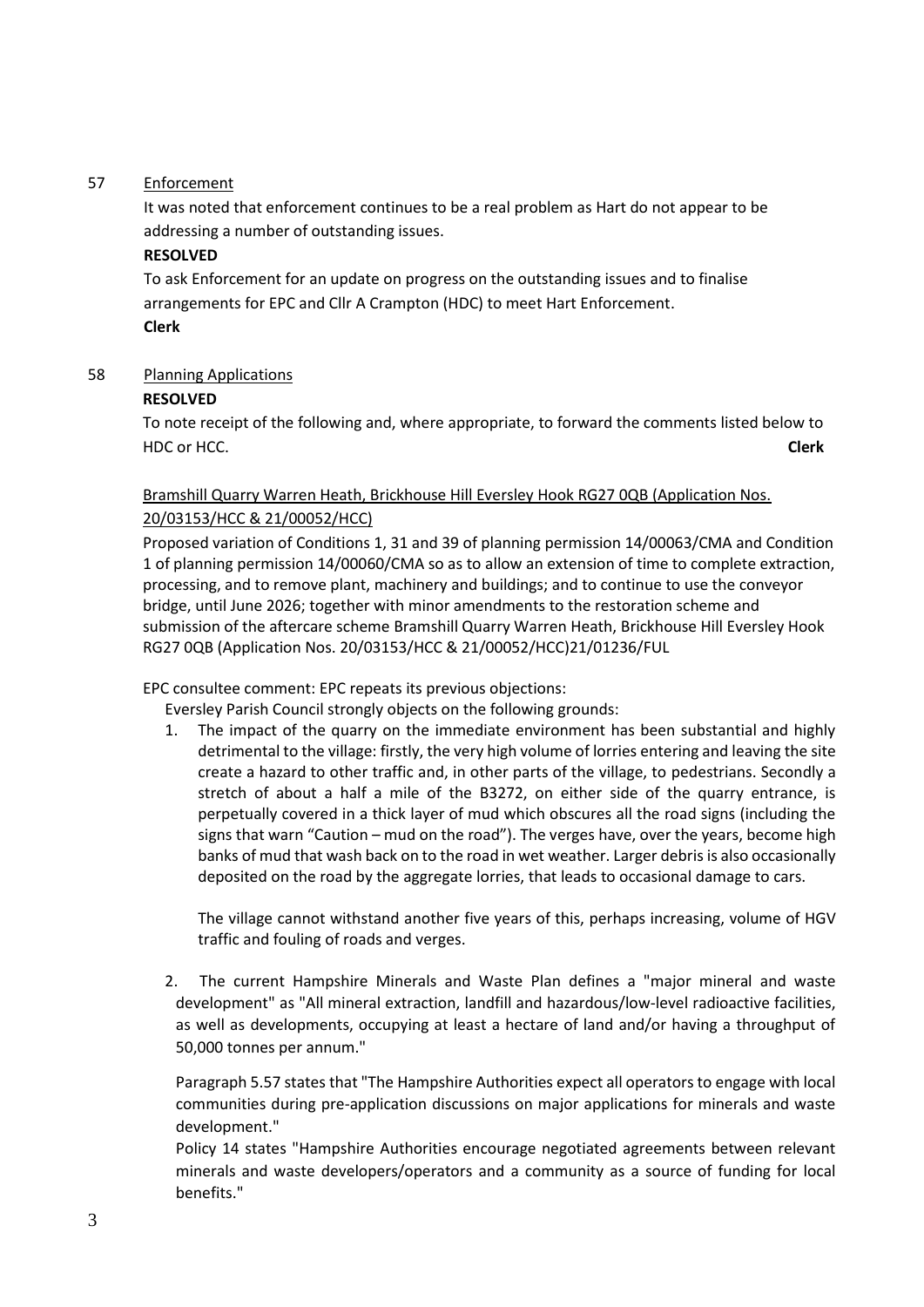The applicant has failed to engage with EPC in any pre-application discussions and failed to offer any additional benefits over and above those associated with previous applications. EPC has numerous parish projects in hand. Many of these projects could be supported by contributions of cash or materials by the applicant. Any such contributions would go a small way to mitigate the enormously adverse impacts on the quality of life of those in Eversley directly affected by an additional three and a half years of intolerable heavy goods vehicle traffic.

In the absence of any engagement by the applicant with the community, EPC is obliged to object to the proposal as being contrary to the spirit and intent of the Hampshire Minerals and Waste Local Plan.

There being no further items for discussion the Chairman closed the meeting at 8.42pm.

Chairman…………………………………………………Date………………………………………

## **The next Full Council Meeting will be held on Tuesday 5 th October 2021**

#### **Forward Plan**

| Date        | Meeting               | Draft Items |
|-------------|-----------------------|-------------|
| 21 Sep 2021 | Open Spaces Committee |             |
| 5 Oct 2021  | <b>Full Council</b>   |             |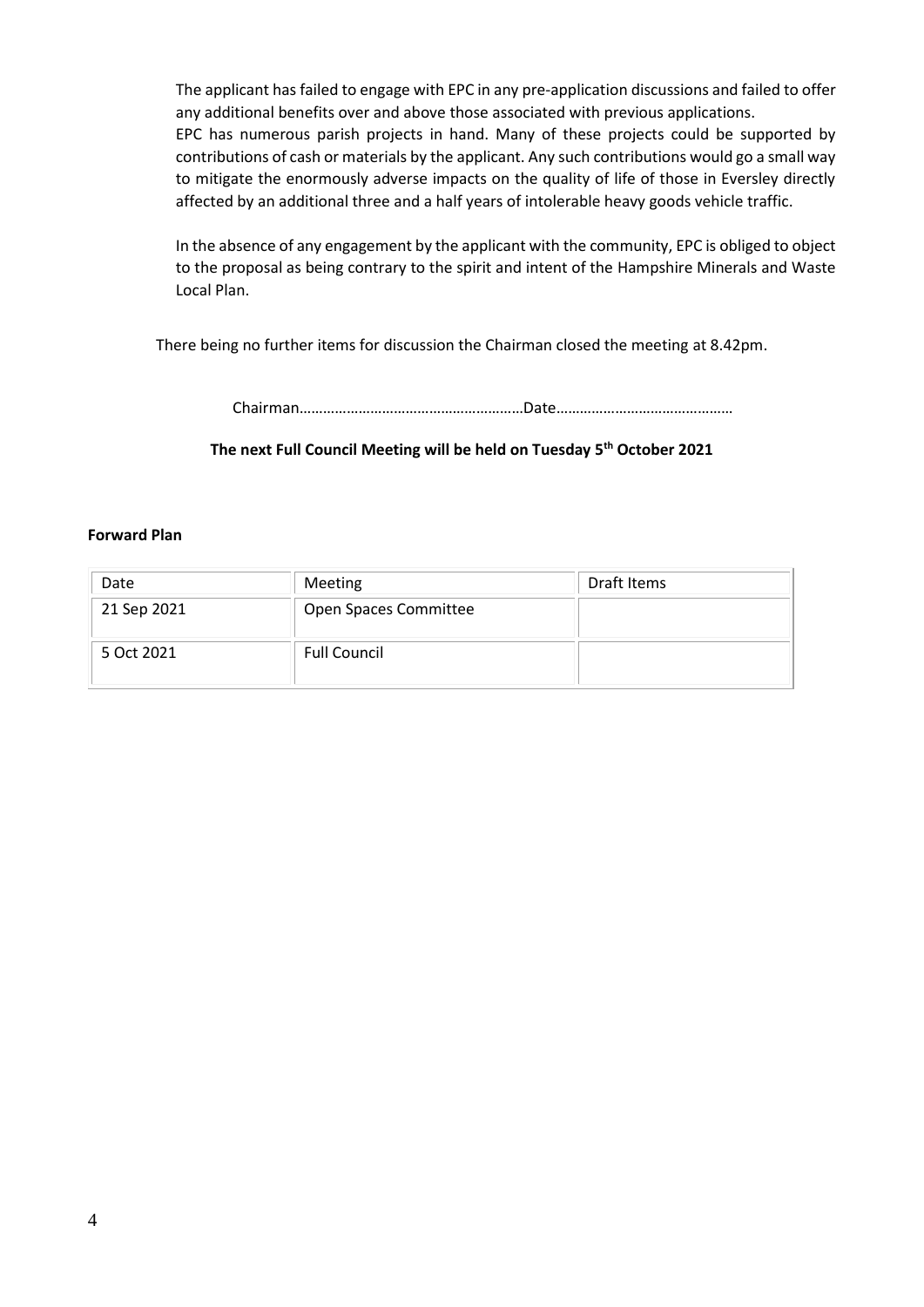# **Appendix A**

| <b>Eversley Parish</b><br><b>Council</b> | <b>Bank</b><br><b>Reconciliation</b> |                                                 |                             |                             |            |              |
|------------------------------------------|--------------------------------------|-------------------------------------------------|-----------------------------|-----------------------------|------------|--------------|
| 30th June 2021                           |                                      |                                                 |                             |                             |            |              |
| <b>Prepared by</b>                       |                                      | J. Routley,<br><b>Clerk/RFO</b>                 |                             |                             |            |              |
| <b>Date</b>                              |                                      |                                                 |                             |                             |            |              |
|                                          |                                      |                                                 |                             |                             |            |              |
| <b>Approved by</b>                       |                                      | A. McNeil,<br><b>Chairman</b>                   |                             |                             |            |              |
| <b>Date</b>                              |                                      |                                                 |                             |                             |            |              |
| <b>Approved by</b>                       |                                      | <b>Councillor</b>                               |                             |                             |            |              |
| <b>Signed</b>                            |                                      |                                                 |                             |                             |            |              |
| <b>Date</b>                              |                                      |                                                 |                             |                             |            |              |
|                                          |                                      |                                                 |                             |                             |            |              |
| <b>Current Account</b><br>No.            | 37685868                             |                                                 |                             |                             |            |              |
| <b>Brought forward</b>                   | as at 31st May<br>2021               |                                                 |                             |                             |            |              |
| as per Bank<br><b>Statement</b>          | <b>Lloyds sheet</b>                  |                                                 |                             |                             |            |              |
|                                          |                                      |                                                 |                             |                             |            | 51,907.91    |
| <b>Chq No./Bacs</b><br>date/ref          | Payee                                | <b>Description</b>                              | Invoice no.                 | <b>Net</b><br><b>Amount</b> | <b>VAT</b> | <b>Total</b> |
| 02-May-                                  | Zoom Video                           | Monthly Zoom                                    | nv83752597                  | 11.99                       | 2.40       | $-14.39$     |
| 2021/charge card                         | Communications<br>Inc.               | subscription                                    |                             |                             |            |              |
| 19-May-                                  | Keep Britain Tidy                    | Gloves for                                      | 1783                        | 44.17                       | 8.83       | $-53$        |
| 2021/charge card                         |                                      | community litter<br>pick                        |                             |                             |            |              |
| 05-May-                                  | Lloyds                               | Annual fee for                                  |                             | 32.00                       | 0.00       | $-32$        |
| 2021/charge card<br>02-Jun-2021          | <b>BT Group</b>                      | charge card<br>Monthly office                   |                             | 38.64                       | 0.00       | $-38.64$     |
|                                          |                                      | phone costs                                     |                             |                             |            |              |
| 03-Jun-2021                              | Staff                                | Salaries - May                                  |                             | 1,538.99                    | 0.00       | $-1,538.99$  |
| 03-Jun-2021                              | J Routley, Clerk                     | Expenses/Admin<br>- May                         |                             | 11.70                       | 0.00       | $-11.70$     |
| 03-Jun-2021                              | Hampshire Pension<br>Fund            | May contribution                                |                             | 404.58                      | 0.00       | $-404.58$    |
| 03-Jun-2021                              | Nick Robins Ltd                      | Grounds<br>Maintenance -<br>May                 | 13823                       | 1,025.00                    | 205        | $-1,230.00$  |
| 03-Jun-2021                              | Basingstoke Skip<br>Hire             | Skip Hire - May                                 | 484682                      | 72.68                       | 14.54      | $-87.22$     |
| 03-Jun-2021                              | S. Hughes                            | Litter Pick day<br>provisions                   |                             | 43.74                       | 0.00       | $-43.74$     |
| 03-Jun-2021                              | Hampshire County<br>Council          | <b>CKS Hall Hire</b><br>invoiced                | 3611359035                  | 150.00                      | 0.00       | $-150.00$    |
|                                          |                                      | quarterly                                       |                             |                             |            |              |
| 03-Jun-2021                              | Simple Creative<br>Marketing         | In memoriam<br>updates                          | <b>SCM0657</b>              | 50.00                       | 10         | $-60.00$     |
| 03-Jun-2021                              | Amazon Payments<br><b>UK Limited</b> | Litter pickers for<br>volunteer lower<br>common | DS-ASE-INV-<br>GB-2021-3261 | 10.47                       | 2.1        | $-12.57$     |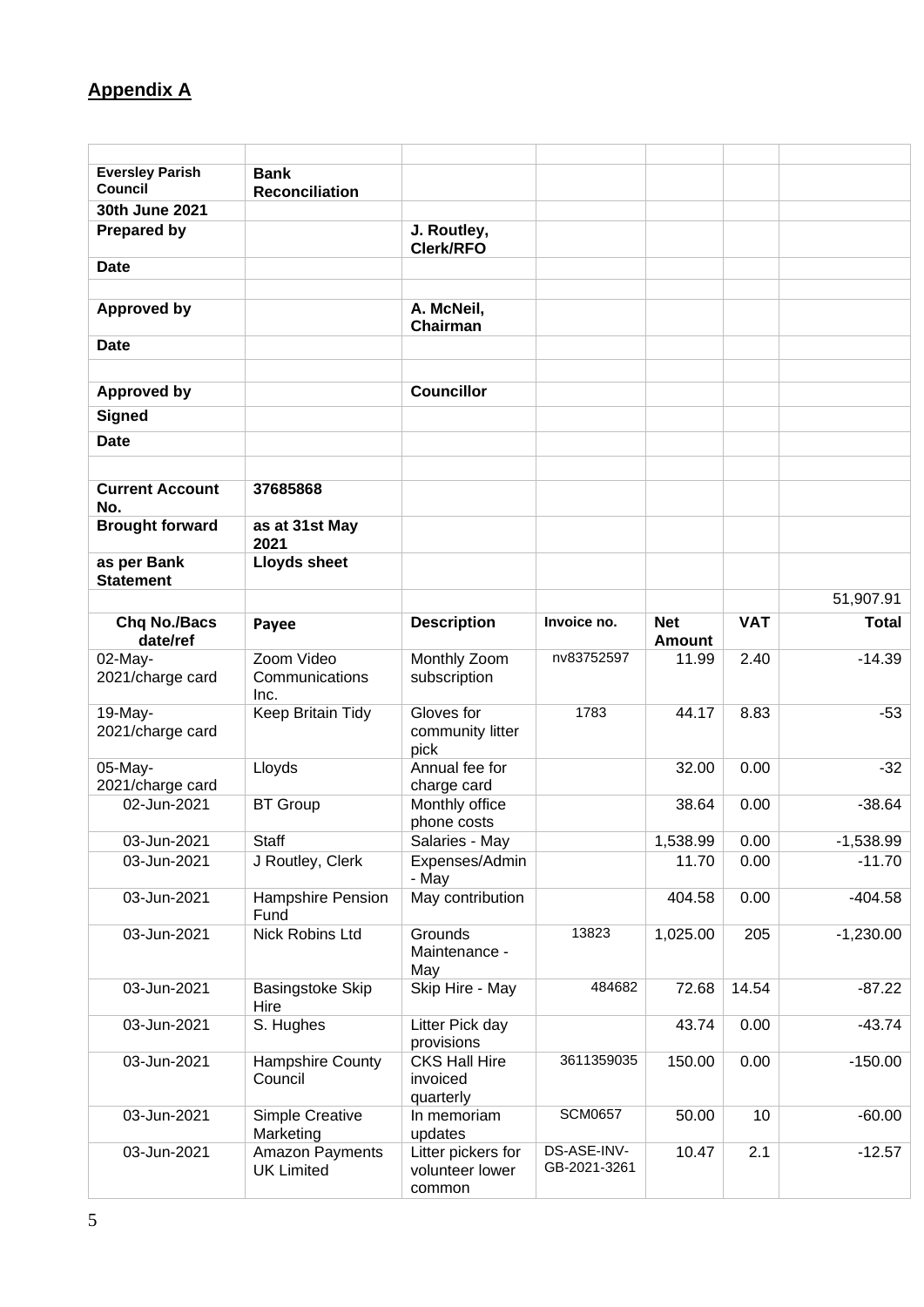| 03-Jun-2021                                                     |                                            |                                          |                                      |        |       |            |
|-----------------------------------------------------------------|--------------------------------------------|------------------------------------------|--------------------------------------|--------|-------|------------|
|                                                                 | Amazon Payments<br><b>UK Limited</b>       | green paper                              | INV-GB-<br>113886471-<br>2021-37083  | 3.32   | 0.67  | $-3.99$    |
| 03-Jun-2021                                                     | Amazon Payments<br><b>UK Limited</b>       | printer paper                            | AEU-INV-GB-<br>$2021 -$<br>223404218 | 5.78   | 1.16  | $-6.94$    |
| 03-Jun-2021                                                     | Amazon Payments<br><b>UK Limited</b>       | paper for ERB                            | INV-GB-<br>135346711-<br>2021-32125  | 11.62  | 2.33  | $-13.95$   |
| 03-Jun-2021                                                     | Amazon Payments<br><b>UK Limited</b>       | First Aid kit for<br>litter pick event   | DS-ASE-INV-<br>GB-2021-<br>11051895  | 19.62  | 3.93  | $-23.55$   |
| 03-Jun-2021                                                     | Amazon Payments<br><b>UK Limited</b>       | Black sacks for<br>litter pick event     | AEU-INV-GB-<br>$2021 -$<br>231856424 | 23.45  | 4.7   | $-28.15$   |
| 03-Jun-2021                                                     | Amazon Payments<br><b>UK Limited</b>       | Hi vis vests for<br>litter pick event    | INV-GB-<br>833843155-<br>2021-11796  | 50.27  | 10.12 | $-60.39$   |
| 03-Jun-2021                                                     | Paragon Internet<br>Group                  | email hosting<br>20/6/2021-<br>19/6/2022 | 6421949                              | 37.90  | 7.58  | $-45.48$   |
| 03-Jun-2021                                                     | Amazon Payments<br><b>UK Limited</b>       | Litter pickers for<br>litter pick event  | INV-GB-<br>1124431795-<br>2021-27638 | 48.72  | 9.75  | $-58.47$   |
| 03-Jun-2021                                                     | Amazon Payments<br><b>UK Limited</b>       | Litter Picker for<br>M Hayward           | INV-GB-<br>1124431795-<br>2021-28357 | 16.66  | 3.33  | $-19.99$   |
| 21-Jun-2021                                                     | Lloyds                                     | <b>Bank Charges</b>                      | 342120637                            | 7.85   | 0.00  | $-7.85$    |
|                                                                 |                                            |                                          |                                      |        |       |            |
| Lodgements                                                      |                                            |                                          | Invoice no.                          |        |       |            |
| 01-Jun-2021                                                     | <b>Funeral Services</b><br>Limited         | Memorial C27                             | B002/2021-<br>2022                   | 115.00 |       | 115.00     |
|                                                                 |                                            |                                          |                                      |        |       |            |
|                                                                 |                                            |                                          |                                      |        |       |            |
| <b>Total movement</b><br><b>Unpresented</b><br>cheques/payments | as per cashbook<br>as at 30th June<br>2021 |                                          |                                      |        |       | 48,077.32  |
| Chq no.                                                         |                                            |                                          |                                      |        |       |            |
| 02-June-<br>2021/chargecard                                     | Zoom Video<br>Communications Inc.          | Monthly Zoom<br>subscription             | INV100306049                         | 14.39  |       |            |
| <b>Bank Balance as</b><br>at                                    | 30th June 2021 as<br>per Sheet             |                                          |                                      |        |       | 48,077.32  |
| <b>Balance Reserve</b><br><b>Account</b>                        | 38770268                                   |                                          |                                      |        |       | 82,742.05  |
|                                                                 | 09-Jun-2021                                | Interest                                 |                                      |        |       | 0.49       |
|                                                                 |                                            |                                          |                                      |        |       | 82,742.54  |
| <b>Total funds held</b><br>by EPC                               | as at 30th June<br>2021                    |                                          |                                      |        |       | 130,819.86 |
|                                                                 |                                            |                                          |                                      |        |       |            |
| 1 It was noted that the Litter<br>Picker only worked 20 hours   |                                            |                                          |                                      |        |       |            |
| in June, due to broken                                          |                                            |                                          |                                      |        |       |            |
| equipment, and therefore did                                    |                                            |                                          |                                      |        |       |            |
| 30 hours in July to make an                                     |                                            |                                          |                                      |        |       |            |
| average of 25 hours and was                                     |                                            |                                          |                                      |        |       |            |
| paid 25 hours for each<br>month.                                |                                            |                                          |                                      |        |       |            |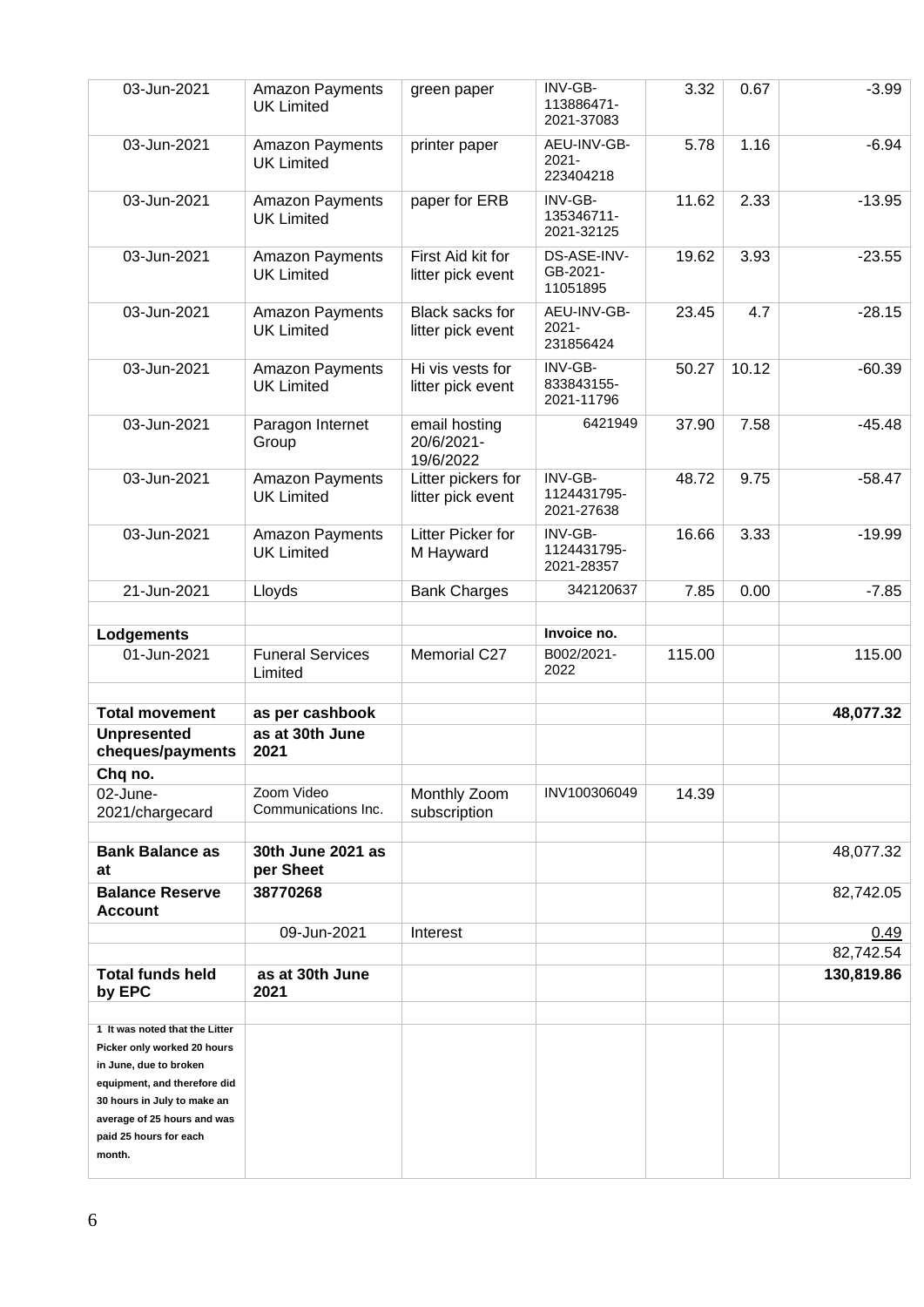## **Appendix B**

| <b>Eversley Parish Council</b>           |              |                                   |          |
|------------------------------------------|--------------|-----------------------------------|----------|
| <b>Payments for approval</b><br>3.8.2021 |              |                                   |          |
| The invoices listed have                 |              |                                   |          |
| been examined, verified and              |              |                                   |          |
| certified by the Responsible             |              |                                   |          |
| <b>Financial Officer</b>                 |              |                                   |          |
| Prepared                                 |              |                                   |          |
| by                                       |              |                                   |          |
| J Routley, Clerk/RFO                     |              |                                   |          |
| <b>Date</b>                              |              |                                   |          |
| <b>Approved by</b>                       |              |                                   |          |
| A McNeil, Chairman                       |              |                                   |          |
| <b>Date</b>                              |              |                                   |          |
| <b>Approved by</b>                       |              |                                   |          |
| <b>Councillor</b>                        |              |                                   |          |
| <b>Signed</b>                            |              |                                   |          |
| <b>Date</b>                              |              |                                   |          |
| Payee                                    | Invoice no.  | <b>Description</b>                | Amount   |
| Lloyds Bank                              | 345155157    | <b>Bank fees</b>                  | 7.85     |
| <b>BT</b> Group                          |              | Monthly office phone costs        | 38.64    |
| <b>Staff</b>                             |              | Salaries - July                   | 1,528.13 |
| J Routley, Clerk                         |              | Expenses/Admin - July             | 121.05   |
| Hampshire Pension Fund                   |              | <b>July Contribution</b>          | 400.14   |
| <b>Nick Robins Ltd</b>                   | 13871        | Grounds Maintenance - July        | 1,230.00 |
| Basingstoke Skip Hire                    | 489995       | Skip hire July                    | 87.22    |
| Royal Mail Group Ltd                     | 1802387156   | PO Box Annual Renewal             | 360.00   |
| PKF Littlejohn LLP                       | SB20210096   | <b>Annual External Audit Fees</b> | 360.00   |
| Zoom Video Communications                | INV100306049 | Monthly Zoom subscription         | 14.39    |
| Inc.                                     |              |                                   |          |
|                                          | <b>TOTAL</b> |                                   | 4,147.42 |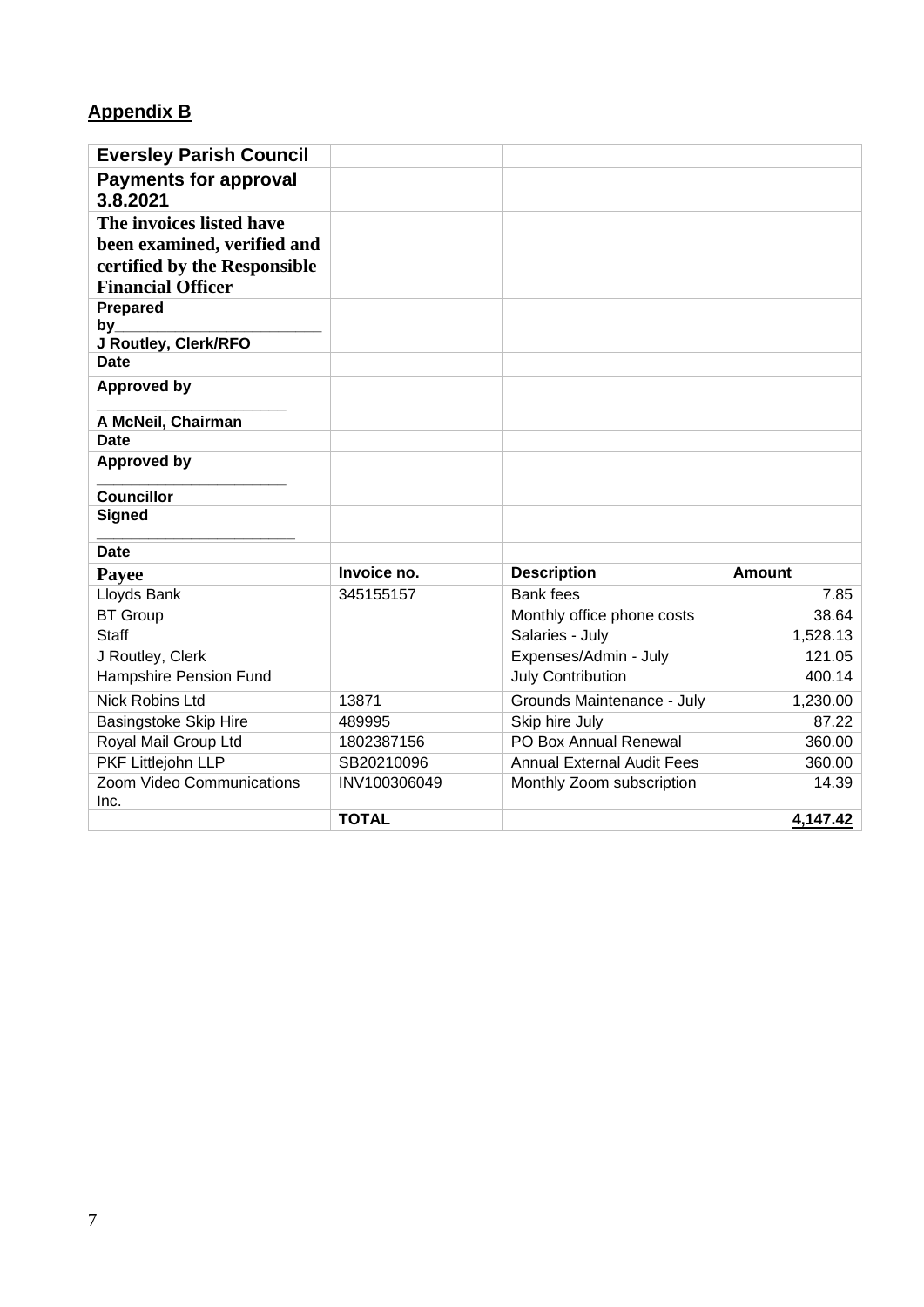## **Appendix C**

| <b>Eversley Parish</b><br><b>Council</b> | <b>Bank</b>                                |                                                                       |                |                             |            |              |
|------------------------------------------|--------------------------------------------|-----------------------------------------------------------------------|----------------|-----------------------------|------------|--------------|
| 31st July 2021                           | <b>Reconciliation</b>                      |                                                                       |                |                             |            |              |
| <b>Prepared by</b>                       |                                            | J. Routley,                                                           |                |                             |            |              |
|                                          |                                            | <b>Clerk/RFO</b>                                                      |                |                             |            |              |
| <b>Date</b>                              |                                            |                                                                       |                |                             |            |              |
|                                          |                                            |                                                                       |                |                             |            |              |
| <b>Approved by</b>                       |                                            | A. McNeil,<br>Chairman                                                |                |                             |            |              |
| <b>Date</b>                              |                                            |                                                                       |                |                             |            |              |
|                                          |                                            |                                                                       |                |                             |            |              |
| <b>Approved by</b>                       |                                            | <b>Councillor</b>                                                     |                |                             |            |              |
| <b>Signed</b>                            |                                            |                                                                       |                |                             |            |              |
| <b>Date</b>                              |                                            |                                                                       |                |                             |            |              |
|                                          |                                            |                                                                       |                |                             |            |              |
| <b>Current Account</b><br>No.            | 37685868                                   |                                                                       |                |                             |            |              |
| <b>Brought forward</b>                   | as at 30th<br><b>June 2021</b>             |                                                                       |                |                             |            |              |
| as per Bank<br><b>Statement</b>          | <b>Lloyds sheet</b>                        |                                                                       |                |                             |            |              |
|                                          |                                            |                                                                       |                |                             |            | 48,077.32    |
| <b>Chq No./Bacs</b><br>date/ref          | Payee                                      | <b>Description</b>                                                    | Invoice no.    | <b>Net</b><br><b>Amount</b> | <b>VAT</b> | <b>Total</b> |
| 02-June-                                 | Zoom Video                                 | Monthly Zoom                                                          | INV89365451    | 11.99                       | 2.40       | $-14.39$     |
| 2021/chargecard                          | Communications<br>Inc.                     | subscription                                                          |                |                             |            |              |
| 02-Jul-2021/direct<br>debit              | <b>BT</b> Group                            | Monthly office<br>phone costs                                         |                | 38.64                       | 0.00       | $-38.64$     |
| 07-Jul-2021                              | Staff                                      | Salaries - June                                                       |                | 1528.13                     | 0.00       | $-1,528.13$  |
| 07-Jul-2021                              | J Routley, Clerk                           | Expenses/Admin<br>- June                                              |                | 9.90                        | 0.00       | $-9.90$      |
| 07-Jul-2021                              | Hampshire<br><b>Pension Fund</b>           | June<br>Contribution                                                  |                | 400.14                      | 0.00       | $-400.14$    |
| 07-Jul-2021                              | <b>Nick Robins</b>                         | Grounds                                                               | 13844          | 1025.00                     | 205.00     | $-1,230.00$  |
|                                          | Ltd                                        | Maintenance -<br>June                                                 |                |                             |            |              |
| 07-Jul-2021                              | <b>Nick Robins</b><br>Ltd                  | <b>Bench Cross</b><br>Green                                           | 13851          | 195.00                      | 39.00      | $-234.00$    |
| 07-Jul-2021                              | <b>Nick Robins</b><br>Ltd                  | Notice board<br>repair and<br>Dragon's teeth<br>repair Cross<br>Green | 13845          | 186.00                      | 37.20      | $-223.20$    |
| 07-Jul-2021                              | Basingstoke<br><b>Skip Hire</b>            | Skip Hire -<br>June                                                   | 487373         | 97.45                       | 19.49      | $-116.94$    |
| 07-Jul-2021                              | <b>HMRC</b>                                | Apr-Jun                                                               |                | 1471.88                     | 0.00       | $-1,471.88$  |
| 07-Jul-2021                              | Simple<br>Creative<br>Marketing<br>Limited | Web SSL and<br>Hosting until<br>31.5.2022                             | <b>SCM0683</b> | 199                         | 39.80      | $-238.80$    |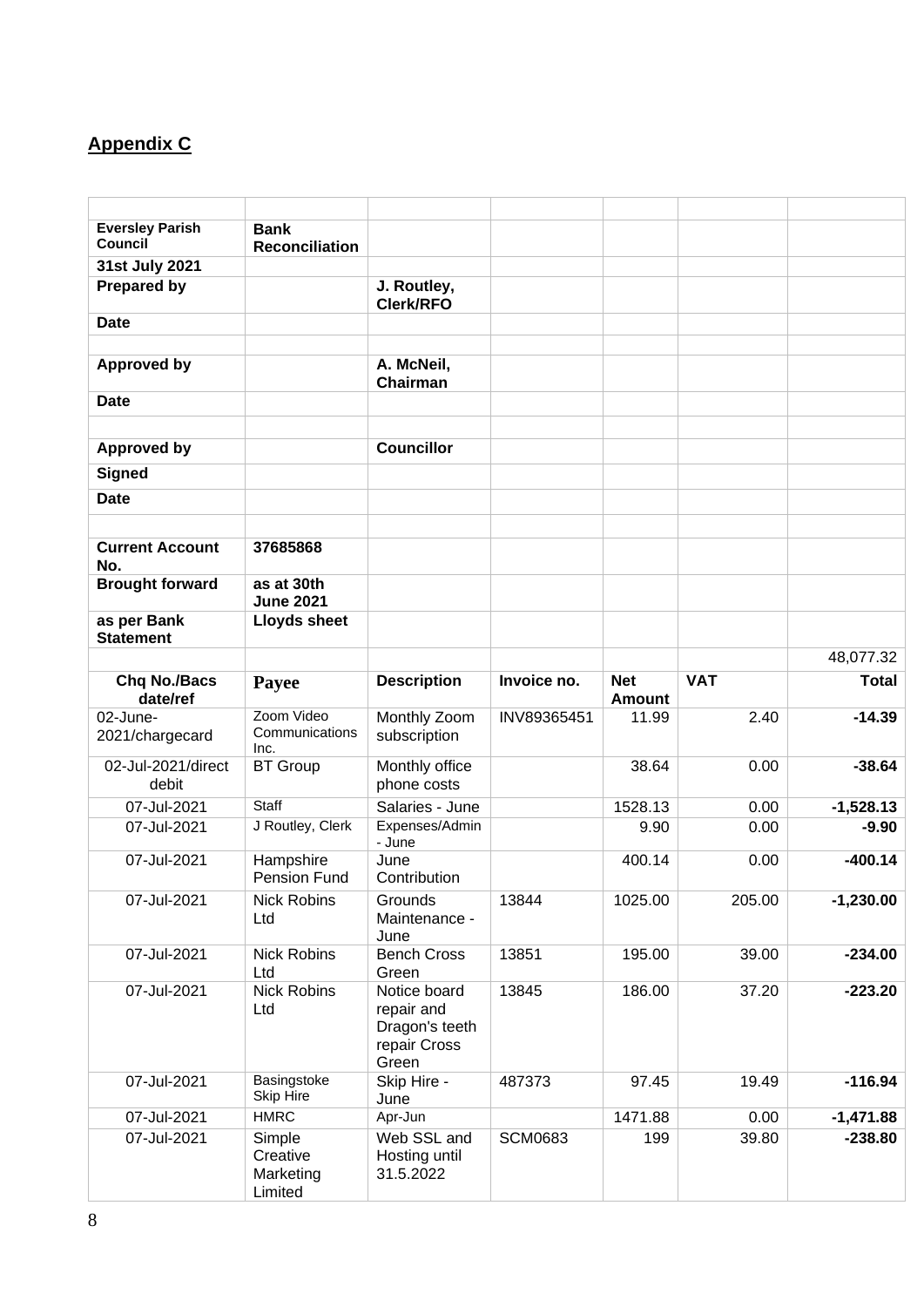| <b>Total funds held</b><br>by EPC        | as at 31st<br><b>July 2021</b>   |                                                                                          |                                       |       |      | 125,851.34 |
|------------------------------------------|----------------------------------|------------------------------------------------------------------------------------------|---------------------------------------|-------|------|------------|
|                                          |                                  |                                                                                          |                                       |       |      | 82,743.22  |
|                                          | 09-Jul-2021                      | Interest                                                                                 |                                       |       |      | 0.68       |
| <b>Balance Reserve</b><br><b>Account</b> | 38770268                         |                                                                                          |                                       |       |      | 82,742.54  |
| <b>Bank Balance as</b><br>at             | 31st July 2021<br>as per Sheet   |                                                                                          |                                       |       |      | 43,108.12  |
| 28-Jul-2021                              | Victim Support                   | Grant<br>application                                                                     | Victim Support                        | 50.00 |      |            |
| 2021/chargecard                          | Communications<br>Inc.           | subscription                                                                             |                                       |       |      |            |
| 02-July-                                 | Zoom Video                       | Monthly Zoom                                                                             |                                       | 14.39 |      |            |
| cheques/payments<br>Chq no.              | 2021                             |                                                                                          |                                       |       |      |            |
| <b>Unpresented</b>                       | cashbook<br>as at 31st July      |                                                                                          |                                       |       |      |            |
| <b>Total movement</b>                    | as per                           |                                                                                          | 2022                                  |       |      | 43,108.12  |
| 26-Jul-2021                              | <b>Funerals</b><br>C. Munro      | C44<br><b>Burial C49</b>                                                                 | 2022<br>BP002/2021-                   |       |      | 565.00     |
| 19-Jul-2021                              | Dignity                          | Burial re-open                                                                           | BP001/2021-                           |       |      | 180.00     |
| Lodgements                               |                                  |                                                                                          | Invoice no.                           |       |      |            |
| 19-Jul-2021                              | Lloyds Bank                      | Bank fees                                                                                | 345155157                             |       |      |            |
|                                          | <b>Local Councils</b><br>Ltd     | <b>Chairing Skills</b><br>Course<br>(Member) 29<br>June 2021 for<br><b>Adrian McNeil</b> |                                       | 7.85  | 0.00 | $-7.85$    |
| 07-Jul-2021                              | Hampshire<br>Association of      | course<br>Councillor<br>Development -                                                    |                                       | 45.00 | 9.00 | $-54.00$   |
| 07-Jul-2021                              | A. McNeil                        | Expenses -<br>from training                                                              |                                       | 48.10 | 0.00 | $-48.10$   |
| 07-Jul-2021                              | Amazon<br>Payments UK<br>Limited | Bin Bags for<br>volunteer                                                                | INV-GB-<br>1360116595-<br>2021-117274 | 4.42  | 0.88 | $-5.30$    |
| 07-Jul-2021                              | Amazon<br>Payments UK<br>Limited | Litter picker<br>for volunteer                                                           | AEU-INV-<br>GB-2021-<br>271437120     | 16.19 | 3.24 | $-19.43$   |
| 07-Jul-2021                              | Amazon<br>Payments UK<br>Limited | Bin bag holder<br>hoop                                                                   | INV-GB-<br>172371851-<br>2021-8797    | 12.12 | 2.43 | $-14.55$   |
| 07-Jul-2021                              | Amazon<br>Payments UK<br>Limited | Litter picker<br>for volunteer                                                           | AEU-INV-<br>GB-2021-<br>271530234     | 16.19 | 3.24 | $-19.43$   |
| 07-Jul-2021                              | Amazon<br>Payments UK<br>Limited | Bin bags for<br>litter picker                                                            | INV-GB-<br>1360116595-<br>2021-127403 | 12.58 | 2.52 | $-15.10$   |
| 07-Jul-2021                              | Amazon<br>Payments UK<br>Limited | Litter picker for<br>volunteer at<br>lower common<br>as last broke                       | AEU-INV-<br>GB-2021-<br>291891941     | 20.35 | 4.07 | $-24.42$   |
|                                          |                                  |                                                                                          |                                       |       |      |            |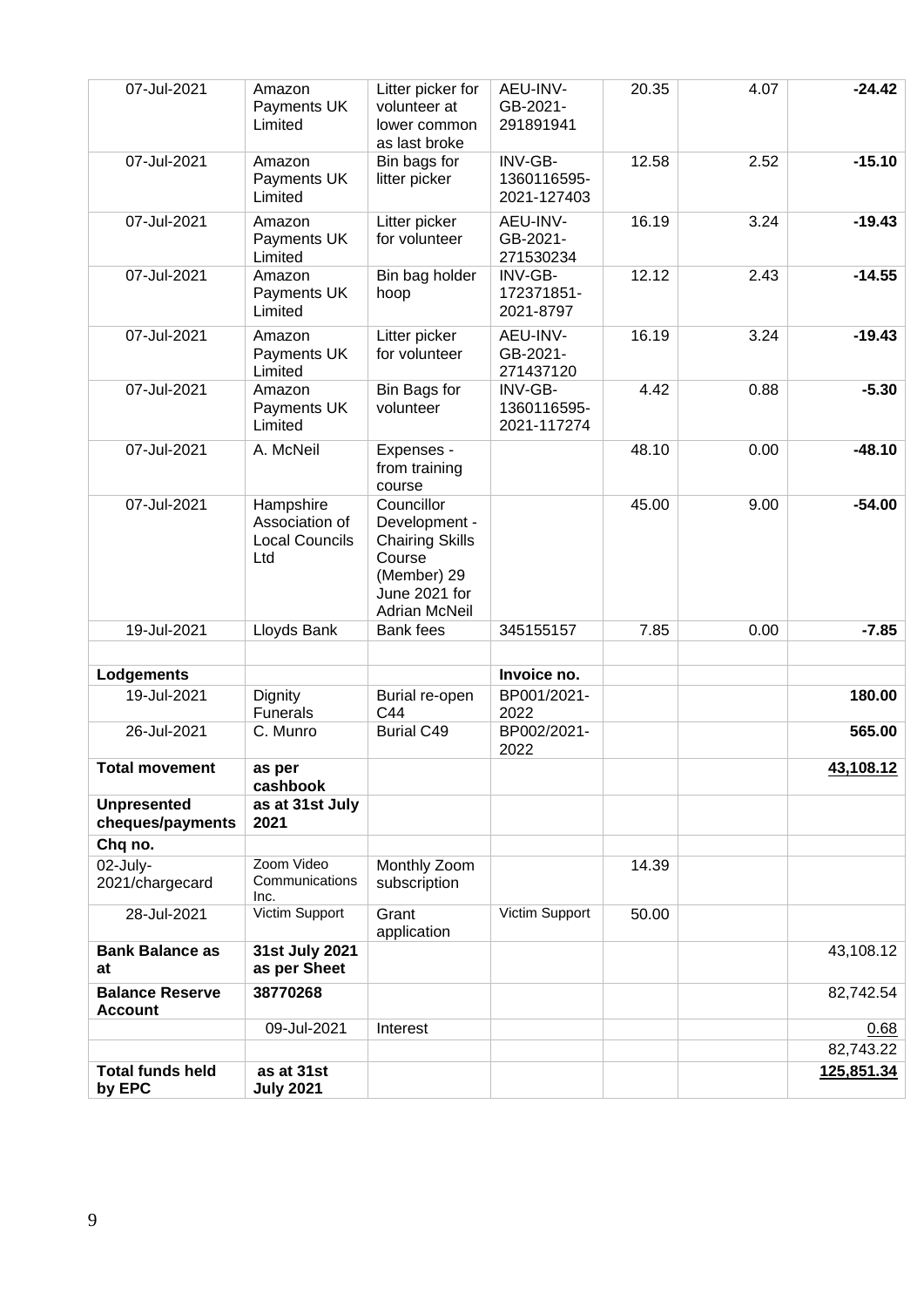## **Appendix D**

| <b>Eversley Parish Council</b>           |                               |                                                 |                             |               |                |
|------------------------------------------|-------------------------------|-------------------------------------------------|-----------------------------|---------------|----------------|
|                                          |                               |                                                 |                             |               |                |
| <b>Payments for approval</b><br>7.9.2021 |                               |                                                 |                             |               |                |
| The invoices listed have been            |                               |                                                 |                             |               |                |
| examined, verified and certified         |                               |                                                 |                             |               |                |
| by the Responsible Financial             |                               |                                                 |                             |               |                |
| <b>Officer</b>                           |                               |                                                 |                             |               |                |
|                                          |                               |                                                 |                             |               |                |
| Prepared<br>by                           |                               |                                                 |                             |               |                |
| J Routley, Clerk/RFO                     |                               |                                                 |                             |               |                |
| <b>Date</b>                              |                               |                                                 |                             |               |                |
|                                          |                               |                                                 |                             |               |                |
| <b>Approved by</b>                       |                               |                                                 |                             |               |                |
| A McNeil, Chairman                       |                               |                                                 |                             |               |                |
| <b>Date</b>                              |                               |                                                 |                             |               |                |
| <b>Approved by</b>                       |                               |                                                 |                             |               |                |
| <b>Councillor</b>                        |                               |                                                 |                             |               |                |
| <b>Signed</b>                            |                               |                                                 |                             |               |                |
| <b>Date</b>                              |                               |                                                 |                             |               |                |
|                                          |                               |                                                 |                             |               |                |
| Payee                                    | Invoice no.                   | <b>Description</b>                              | <b>Net</b><br><b>Amount</b> | <b>VAT</b>    | <b>Total</b>   |
| Lloyds Bank                              | 347749926                     | <b>Bank Fees</b>                                | 7.00                        | 0.00          | 7.00           |
| <b>BT Group</b>                          | M124JD                        | Monthly office<br>phone costs                   | 38.64                       | 0.00          | 38.64          |
| Staff                                    |                               | Salaries - Aug                                  | 1,527.93                    | 0.00          | 1,527.93       |
| J Routley, Clerk                         |                               | Expenses/Admin -<br>Aug                         | 5.40                        | 0.00          | 5.40           |
| Hampshire Pension Fund                   |                               | August<br>contribution                          | 400.14                      | 0.00          | 400.14         |
| Nick Robins Ltd                          |                               |                                                 |                             |               |                |
|                                          | 13901                         | Grounds<br>maintenance -                        | 1,098.00                    | 0.00          | 1,098.00       |
| Nick Robins Ltd                          | 13907                         | Aug<br>Clearing graffiti at                     | 250.00                      | 50.00         | 300.00         |
|                                          |                               | <b>Centre Green</b>                             |                             |               |                |
| Basingstoke Skip Hire                    | 492607<br><b>GB1POUAHAEUI</b> | Skip hire Aug                                   | 77.78<br>22.06              | 15.56<br>4.41 | 93.34<br>26.47 |
| Amazon Payments UK Limited               |                               | Litter picker for<br>Litter picker as<br>broken |                             |               |                |
| Zoom Video Communications Inc.           | INV105407197                  | Monthly Zoom<br>subscription                    | 11.99                       | 2.40          | 14.39          |
| Hampshire County Council                 | 3611396889                    | <b>CKS Hall Hire</b><br>invoiced quarterly      | 150.00                      | 0.00          | 150.00         |
| Playscene Ltd                            | 2061                          | Playground<br>repairs as per<br>quote GPQ2101   | 1797                        | 359.4         | 2,156.40       |
|                                          | <b>TOTAL</b>                  |                                                 |                             |               | 5,817.71       |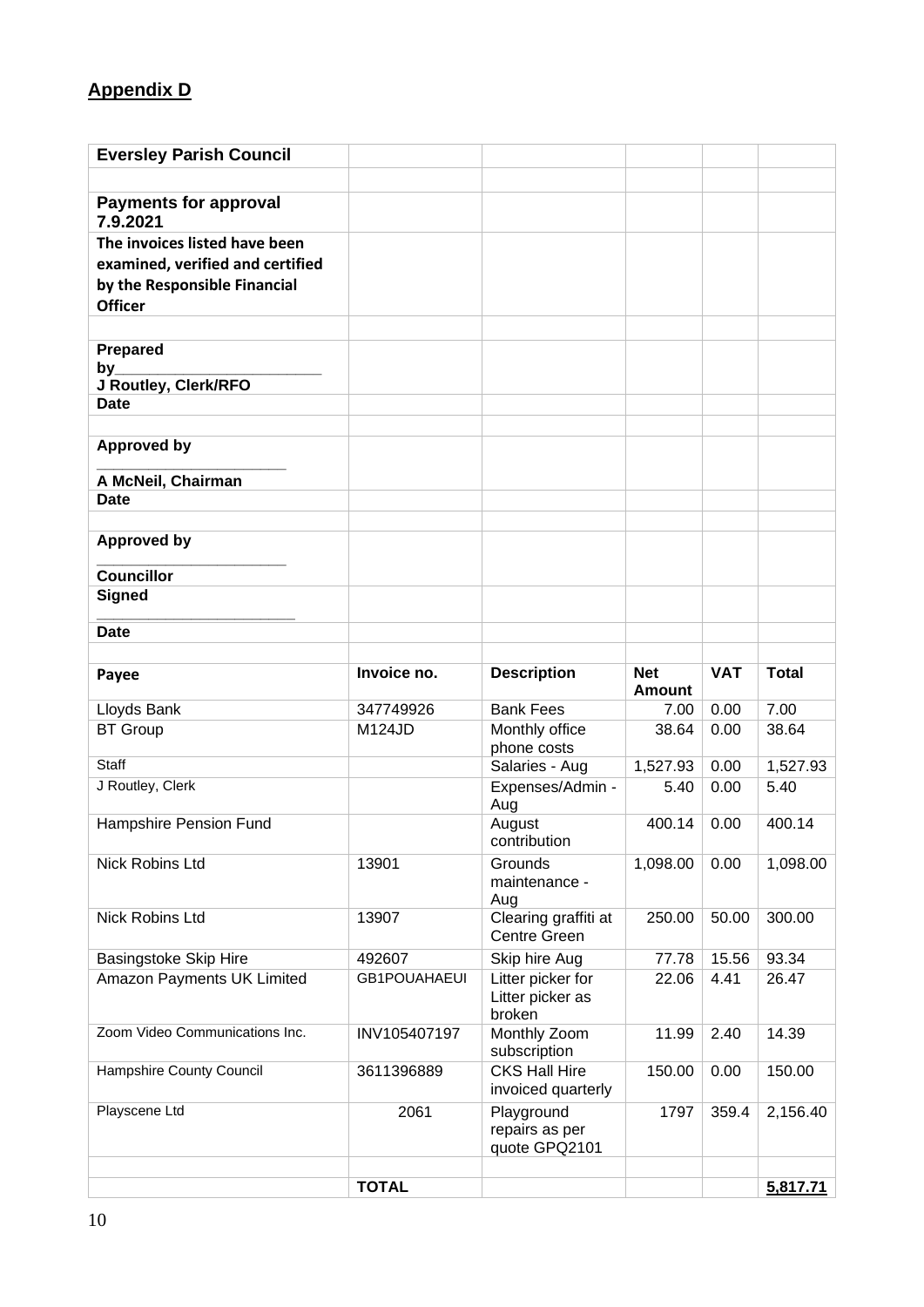## **Appendix E**

| <b>Year to Date</b>                                         |             |                         |                     |
|-------------------------------------------------------------|-------------|-------------------------|---------------------|
| at 30th Jun 2021                                            |             |                         |                     |
|                                                             |             |                         |                     |
|                                                             | FY 21-22    | <b>Budget 21-</b><br>22 | % of budget<br>used |
|                                                             | <b>YEAR</b> |                         |                     |
|                                                             | to date     |                         |                     |
| <b>Income</b>                                               |             |                         |                     |
|                                                             |             |                         |                     |
| Precept (split into 2 payments)                             | 39,488.50   | 78,977                  |                     |
| <b>HDC Council Tax Support Grant</b>                        | 0.00        | 0                       |                     |
| Bank Interest (on reserve acc)                              | 1.05        | 10                      |                     |
| <b>Garden Plot Rents</b>                                    | 646.00      | 518                     |                     |
| S106 Funds                                                  | 0.00        | 0                       |                     |
| <b>Burial Ground Fees</b>                                   | 345.00      | 1,500                   |                     |
| <b>Donations/Grants</b>                                     | 2,560.20    | 2,560                   |                     |
| other income                                                | 0.00        | 0                       |                     |
| Insurance claim                                             | 0.00        | 0                       |                     |
| <b>VAT Reclaim</b>                                          | 0.00        |                         |                     |
| <b>Sub Total</b>                                            | 43,040.75   | 83,565                  |                     |
|                                                             |             |                         |                     |
| <b>Expense</b>                                              |             |                         |                     |
| Staff Renumeration + Pension +HMRC                          | 7,481.24    | 29,367                  | 25.5                |
| <b>Admin/Office Costs</b>                                   | 526.30      | 2,383                   | 22.1                |
| <b>Hall Rental</b>                                          | 150.00      | 550                     | 27.3                |
| Chair/Cllr Expenses                                         | 43.74       | 500                     | 8.7                 |
| <b>Bank Charges</b>                                         | 53.85       | 120                     | 44.9                |
| Subscriptions/Publications                                  | 754.94      | 1,750                   | 43.1                |
| <b>Insurance/Audit Fees</b>                                 | 1,848.47    | 2,500                   | 73.9                |
| Election costs (every 4 years unless by-election<br>called) | 0.00        | 0                       | 0.0                 |
| <b>Admin Sub Total</b>                                      | 10,858.54   | 37,170                  | 29.2                |
| <b>Grounds Maintenance</b>                                  | 3,055.00    | 13,120                  | 23.3                |
| Repairs/Maintenance                                         | 0.00        | 6,000                   | 0.0                 |
| conservation volunteers                                     | 0.00        | 517                     | 0.0                 |
| <b>Tackling Flooding</b>                                    | 0.00        | 1,550                   | 0.0                 |
| <b>Tree Work</b>                                            | 175.00      | 3,400                   | 5.1                 |
| <b>Tree Survey</b>                                          | 0.00        | 2,000                   | 0.0                 |
| Waste Management                                            | 270.71      | 1,429                   | 18.9                |
| Annual Playground Inspection                                | 0.00        | 360                     | 0.0                 |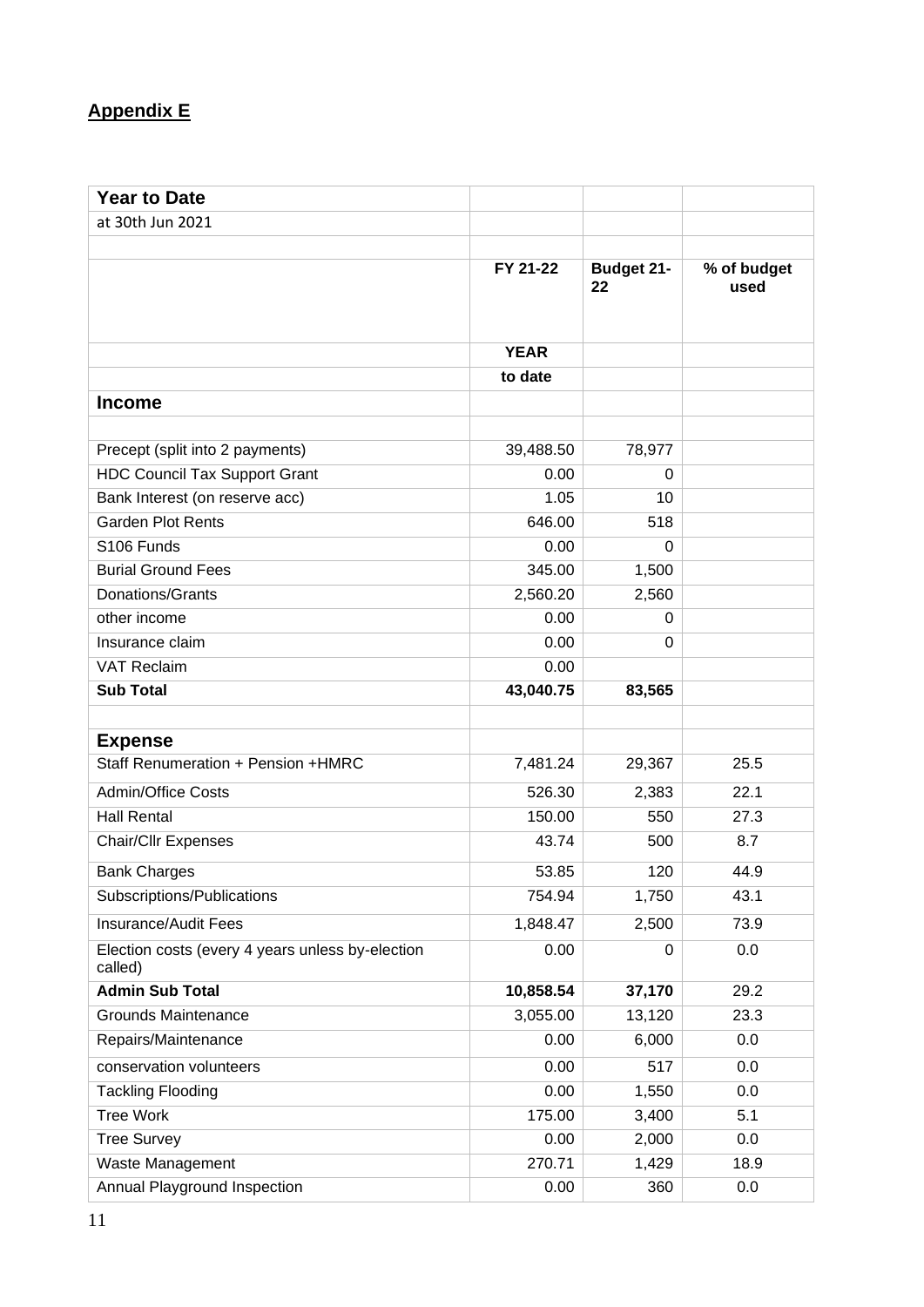| EPC projects + new equipment                                  | 547.66     | 8,000          | 6.8            |
|---------------------------------------------------------------|------------|----------------|----------------|
| <b>Bus Shelters</b>                                           | 0.00       | $\overline{0}$ | 0.0            |
| Payback team                                                  | 0.00       | 2,161          | 0.0            |
| Clearing allotments                                           | 0.00       | 450            | 0.0            |
| <b>Emergency Plan</b>                                         | 0.00       | $\Omega$       | 0.0            |
| Neighbourhood Plan consultation                               | 0.00       | 5,000          |                |
| <b>OS Sub Total</b>                                           | 4,048.37   | 43,987         | 9.2            |
| Website                                                       | 87.90      | 408            | 21.5           |
| Training                                                      | 0.00       | 500            | 0.0            |
| Grants                                                        | 0.00       | 1,500          | 0.0            |
| Section 137 Payments/now GPC and not a limit                  | 0.00       | 0              | 0.0            |
| <b>VAT</b>                                                    | 841.83     |                |                |
| <b>Sub Total</b>                                              | 929.73     | 2,408          | 38.6           |
|                                                               | 15,836.64  | 83,565         | 19.0           |
| <b>Income - Expenditure</b>                                   | 27,204.11  | 0              |                |
|                                                               |            |                |                |
|                                                               |            |                |                |
| Funds carried over from Current Account                       | 70,859.87  | 70,860         |                |
| Funds carried over from Reserve Account                       | 32,741.49  | 32,741         |                |
| Plus Income-expenditure                                       | 27,204.11  | $\Omega$       |                |
| Outstanding Cheques not cashed                                | 14.39      |                |                |
| <b>Total Funds remaining</b>                                  | 130,819.86 | 103,601        | $\blacksquare$ |
|                                                               |            |                |                |
| <b>Earmarked Reserves</b>                                     |            |                |                |
| 6 months running costs                                        | 24,425     |                |                |
| Project: Village Signs                                        | 12,000     |                |                |
| Project: New Play Area Cross Green                            | 30,000     |                |                |
|                                                               |            |                |                |
|                                                               |            |                |                |
| <b>Total Earmarked Reserves (Total Reserves-</b>              | 66,425     |                |                |
| Earmarked)<br><b>Funds Remaining after Earmarked Reserves</b> | 64,395     |                |                |
|                                                               |            |                |                |
|                                                               |            |                |                |
|                                                               |            |                |                |
|                                                               |            |                |                |
|                                                               |            |                |                |
|                                                               |            |                |                |
|                                                               |            |                |                |
|                                                               |            |                |                |
|                                                               |            |                |                |
|                                                               |            |                |                |
| <b>Year to Date</b>                                           |            |                |                |
| at 31st Jul 2021                                              |            |                |                |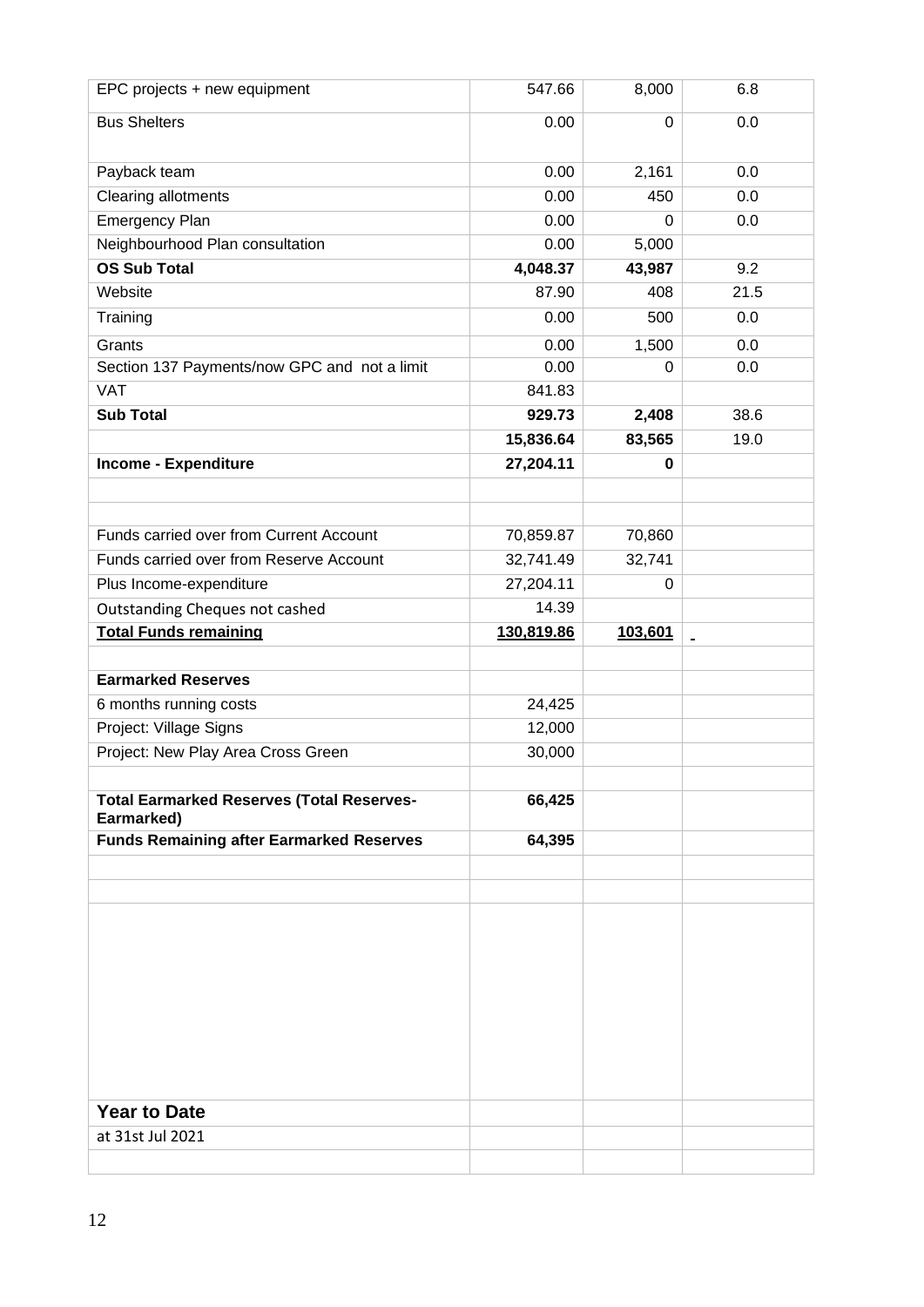|                                                             | FY 21-22    | <b>Budget 21-</b><br>22 | % of budget<br>used |
|-------------------------------------------------------------|-------------|-------------------------|---------------------|
|                                                             |             |                         |                     |
|                                                             | <b>YEAR</b> |                         |                     |
|                                                             | to date     |                         |                     |
| <b>Income</b>                                               |             |                         |                     |
|                                                             |             |                         |                     |
| Precept (split into 2 payments)                             | 39,488.50   | 78,977                  |                     |
| <b>HDC Council Tax Support Grant</b>                        | 0.00        | 0                       |                     |
| Bank Interest (on reserve acc)                              | 1.73        | 10                      |                     |
| <b>Garden Plot Rents</b>                                    | 646.00      | 518                     |                     |
| S106 Funds                                                  | 0.00        | 0                       |                     |
| <b>Burial Ground Fees</b>                                   | 1,090.00    | 1,500                   |                     |
| Donations/Grants                                            | 2,560.20    | 2,560                   |                     |
| other income                                                | 0.00        | 0                       |                     |
| Insurance claim                                             | 0.00        | 0                       |                     |
| <b>VAT Reclaim</b>                                          | 0.00        |                         |                     |
| <b>Sub Total</b>                                            | 43,786.43   | 83,565                  |                     |
|                                                             |             |                         |                     |
| <b>Expense</b>                                              |             |                         |                     |
| Staff Renumeration + Pension +HMRC                          | 10,828.64   | 29,367                  | 36.9                |
| <b>Admin/Office Costs</b>                                   | 627.59      | 2,383                   | 26.3                |
| <b>Hall Rental</b>                                          | 150.00      | 550                     | 27.3                |
| <b>Chair/Cllr Expenses</b>                                  | 91.84       | 500                     | 18.4                |
| <b>Bank Charges</b>                                         | 61.70       | 120                     | 51.4                |
| Subscriptions/Publications                                  | 766.93      | 1,750                   | 43.8                |
| Insurance/Audit Fees                                        | 1,848.47    | 2,500                   | 73.9                |
| Election costs (every 4 years unless by-election<br>called) | 0.00        | 0                       | 0.0                 |
| <b>Admin Sub Total</b>                                      | 14,375.17   | 37,170                  | 38.7                |
| <b>Grounds Maintenance</b>                                  | 4,080.00    | 13,120                  | 31.1                |
| Repairs/Maintenance                                         | 381.00      | 6,000                   | 6.4                 |
| conservation volunteers                                     | 0.00        | 517                     | 0.0                 |
| <b>Tackling Flooding</b>                                    | 0.00        | 1,550                   | 0.0                 |
| <b>Tree Work</b>                                            | 175.00      | 3,400                   | 5.1                 |
| <b>Tree Survey</b>                                          | 0.00        | 2,000                   | 0.0                 |
| Waste Management                                            | 368.16      | 1,429                   | 25.8                |
| Annual Playground Inspection                                | 0.00        | 360                     | 0.0                 |
| EPC projects + new equipment                                | 629.51      | 8,000                   | 7.9                 |
| <b>Bus Shelters</b>                                         | 0.00        | $\mathbf 0$             | 0.0                 |
| Payback team                                                | 0.00        | 2,161                   | 0.0                 |
| <b>Clearing allotments</b>                                  | 0.00        | 450                     | 0.0                 |
| <b>Emergency Plan</b>                                       | 0.00        | 0                       | 0.0                 |
| Neighbourhood Plan consultation                             | 0.00        | 5,000                   |                     |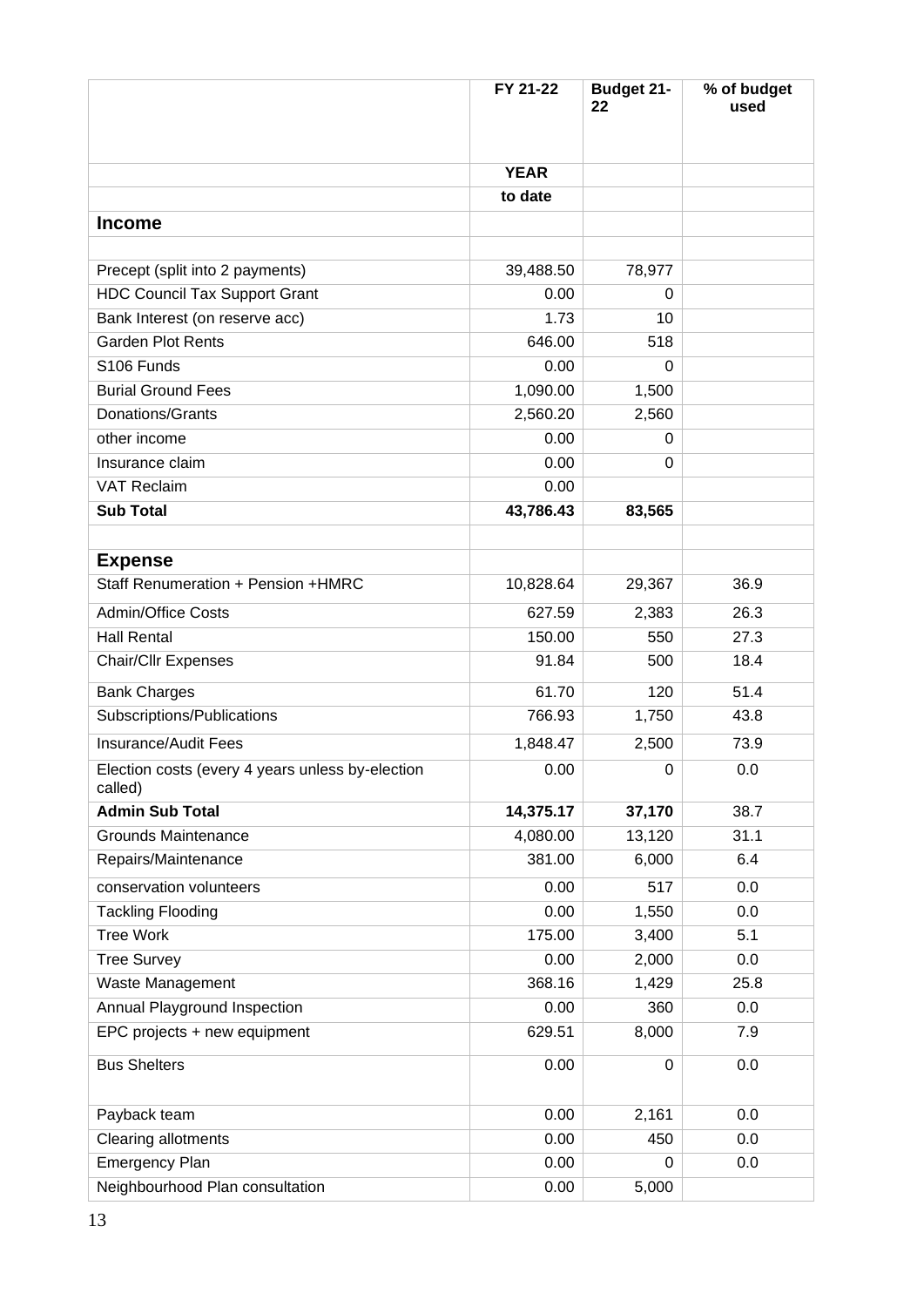| <b>OS Sub Total</b>                                            | 5,633.67   | 43,987   | 12.8           |
|----------------------------------------------------------------|------------|----------|----------------|
| Website                                                        | 286.90     | 408      | 70.3           |
| Training                                                       | 45.00      | 500      | 9.0            |
| Grants                                                         | 50.00      | 1,500    | 3.3            |
| Section 137 Payments/now GPC and not a limit                   | 0.00       | 0        | 0.0            |
| <b>VAT</b>                                                     | 1,210.10   |          |                |
| <b>Sub Total</b>                                               | 1,592.00   | 2,408    | 66.1           |
|                                                                | 21,600.84  | 83,565   | 25.8           |
| <b>Income - Expenditure</b>                                    | 22,185.59  | $\bf{0}$ |                |
|                                                                |            |          |                |
|                                                                |            |          |                |
| Funds carried over from Current Account                        | 70,859.87  | 70,860   |                |
| Funds carried over from Reserve Account                        | 32,741.49  | 32,741   |                |
| Plus Income-expenditure                                        | 22,185.59  | $\Omega$ |                |
| Outstanding Cheques not cashed                                 | 64.39      |          |                |
| <b>Total Funds remaining</b>                                   | 125,851.34 | 103,601  | $\blacksquare$ |
|                                                                |            |          |                |
| <b>Earmarked Reserves</b>                                      |            |          |                |
| 6 months running costs                                         | 24,425     |          |                |
| Project: Village Signs                                         | 12,000     |          |                |
| Project: New Play Area Cross Green                             | 30,000     |          |                |
|                                                                |            |          |                |
| <b>Total Earmarked Reserves (Total Reserves-</b><br>Earmarked) | 66,425     |          |                |
| <b>Funds Remaining after Earmarked Reserves</b>                | 59,426     |          |                |
|                                                                |            |          |                |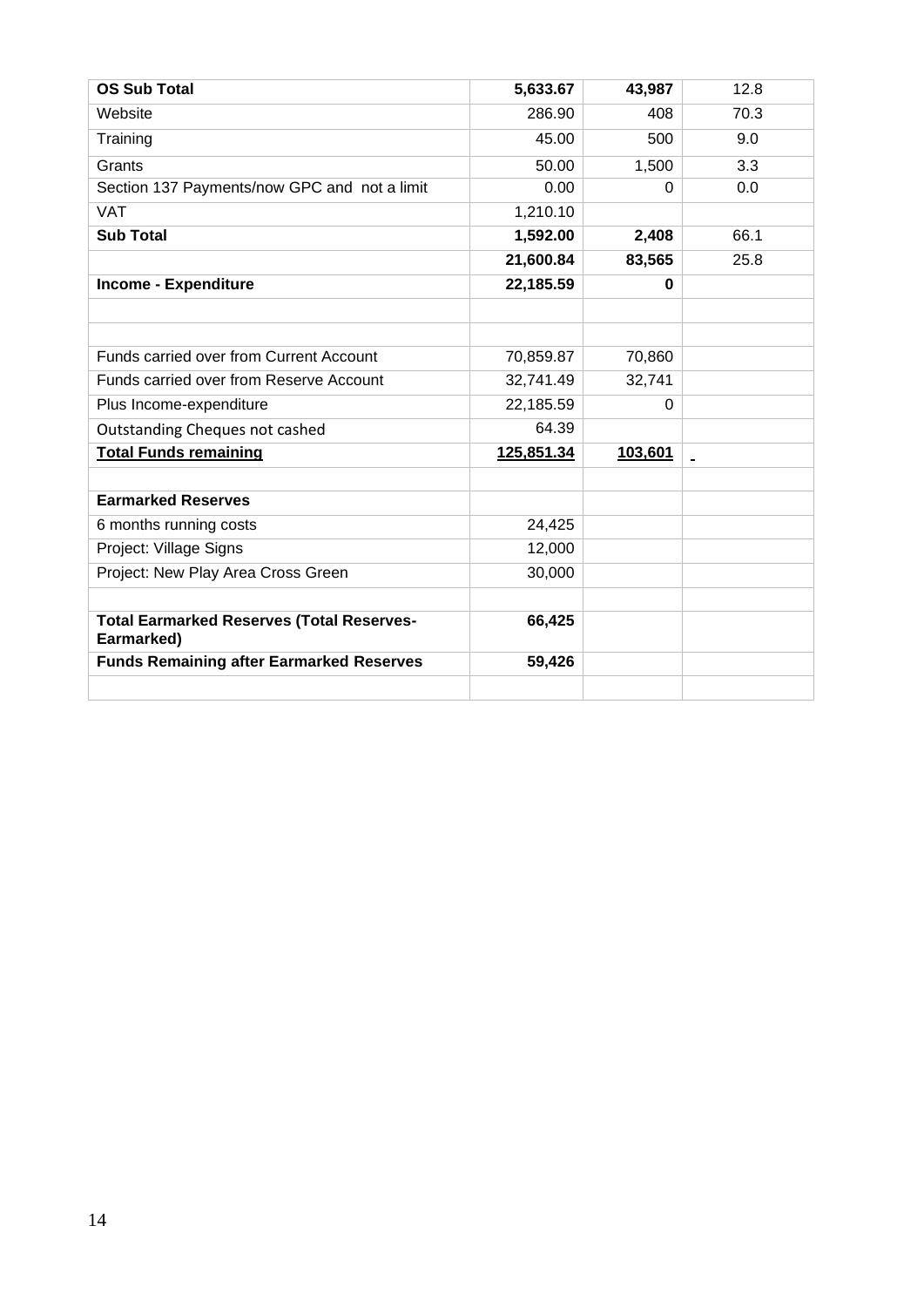# **Appendix F**

## **DELEGATED AUTHORITY DECISIONS**

| <b>TYPE</b> | <b>DATE</b> |                                                                                                                                                                        | <b>DECISION</b>                                                                                                                                                                                                                                                                                                                                                                                                                                                                                                                                                         |
|-------------|-------------|------------------------------------------------------------------------------------------------------------------------------------------------------------------------|-------------------------------------------------------------------------------------------------------------------------------------------------------------------------------------------------------------------------------------------------------------------------------------------------------------------------------------------------------------------------------------------------------------------------------------------------------------------------------------------------------------------------------------------------------------------------|
| planning    |             | 21/01744/FUL for<br>Formation of<br>agricultural field access<br>at Eversley Sign,<br>Eversley Road, Yateley,<br>Hampshire,                                            |                                                                                                                                                                                                                                                                                                                                                                                                                                                                                                                                                                         |
|             |             |                                                                                                                                                                        | Eversley Parish Council notes that the application site is<br>restricted to the very small area needed to create a way<br>through the hedge-line. However, if this is to be used as an<br>agricultural access, it is for the whole of the agricultural land<br>that it serves. Eversley Parish Council requests that the red<br>line is amended so that the "planning unit" is the whole site.                                                                                                                                                                          |
|             |             |                                                                                                                                                                        | Eversley Parish Council notes that access to the site is<br>currently from Love Lane, but that this is allegedly<br>overgrown. Since the applicant is responsible for the<br>maintenance of the hedge on their side of Love Lane, at least<br>50% of any perceived obstruction is due to their own failure.<br>It would be better to restore the historic access than to have<br>slow farm machinery accessing and emerging from a field<br>gate directly onto a busy main road. HCC as Highway<br>Authority will have a view on the safety impacts of such<br>traffic. |
|             |             |                                                                                                                                                                        | As an agricultural access, for occasional use only, Eversley<br>Parish Council can see no reason why it is so wide that two<br>very large tractors could pass each other in the gateway. The<br>illustrative drawings of turning movements show no need for<br>an access that is six metres wide, instead of three.                                                                                                                                                                                                                                                     |
|             |             |                                                                                                                                                                        | If a new three metre wide access were to be granted,<br>Eversley Parish Council requests that the existing gateway<br>onto Love Lane is abandoned and stopped off by planting<br>additional hedgerow to match the existing.                                                                                                                                                                                                                                                                                                                                             |
| finance     | 4.8.2021    | Approving payments<br>for August                                                                                                                                       | approved                                                                                                                                                                                                                                                                                                                                                                                                                                                                                                                                                                |
| finance     | 5.8.2021    | approving to remove<br>graffiti at a cost of £300                                                                                                                      | approved                                                                                                                                                                                                                                                                                                                                                                                                                                                                                                                                                                |
| planning    | 27.8.2021   | 21/01899/HOU for<br>Demolition of domestic<br>garage and erection of<br>a replacement garage<br>with ancillary<br>residential<br>accommodation at Up<br>Green Farm, Up | No comment                                                                                                                                                                                                                                                                                                                                                                                                                                                                                                                                                              |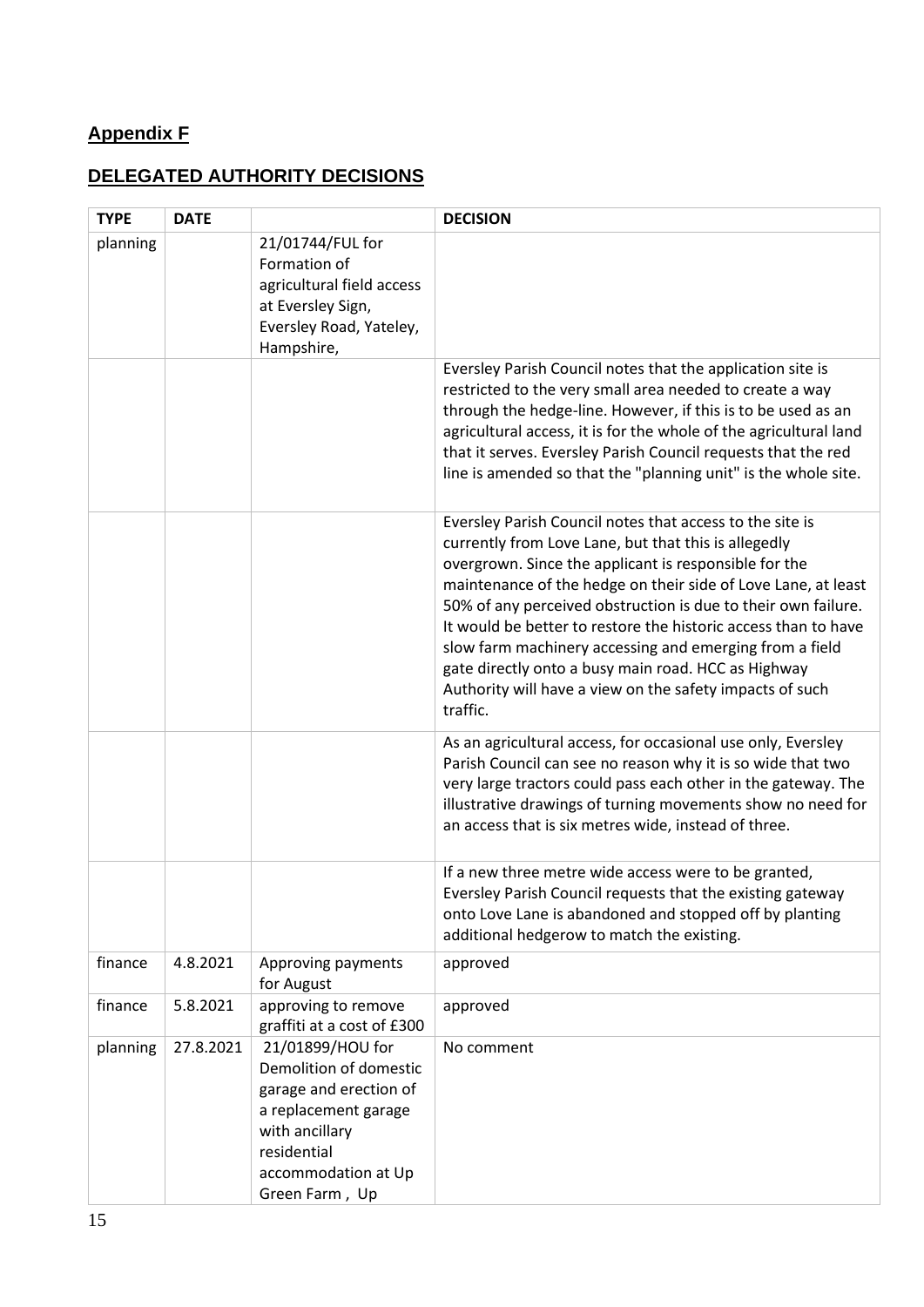|          |           | Green, Eversley, Hook,<br><b>RG27 OPB</b>                                                                                                                                  |                                                                                                                                                                                                                                                                                                                                                                                                                                                                                                                                                                                                                                                                                                                                      |
|----------|-----------|----------------------------------------------------------------------------------------------------------------------------------------------------------------------------|--------------------------------------------------------------------------------------------------------------------------------------------------------------------------------------------------------------------------------------------------------------------------------------------------------------------------------------------------------------------------------------------------------------------------------------------------------------------------------------------------------------------------------------------------------------------------------------------------------------------------------------------------------------------------------------------------------------------------------------|
| planning | 24.8.2021 | 21/01670/FUL   Change<br>of use of land to a<br>gypsy caravan site<br>comprising of four<br>pitches   Land On The<br>North Side Reading<br>Road Eversley Hook<br>Hampshire |                                                                                                                                                                                                                                                                                                                                                                                                                                                                                                                                                                                                                                                                                                                                      |
|          |           |                                                                                                                                                                            | Eversley Parish Council objects to this application on the<br>following grounds:                                                                                                                                                                                                                                                                                                                                                                                                                                                                                                                                                                                                                                                     |
|          |           |                                                                                                                                                                            | Policy H5 Gypsies, Travellers and Travelling Show people<br>Sites, of the Hart Local Plan 2032 requires applicants to<br>demonstrate that their proposal meets 10 criteria before the<br>Local Planning Authority can support the application.<br>Eversley Parish Council is convinced that this proposal fails to<br>meet at least 5 of those 10 criteria; considers that there is<br>inadequate evidence to demonstrate that 2 of the remaining<br>5 criteria can be met; and, therefore, concludes that the<br>application should be refused.                                                                                                                                                                                     |
|          |           |                                                                                                                                                                            | Criterion a.                                                                                                                                                                                                                                                                                                                                                                                                                                                                                                                                                                                                                                                                                                                         |
|          |           |                                                                                                                                                                            | The site is located in the open countryside, so the applicant is<br>required to demonstrate a need for the development and to<br>demonstrate that the size/capacity of the site can be justified<br>in the context of the need demonstrated.                                                                                                                                                                                                                                                                                                                                                                                                                                                                                         |
|          |           |                                                                                                                                                                            | When the applicant sought planning permission for a<br>proposed caravan site for two gypsy families on part of his<br>twenty-acre site off Wokingham Road, Finchampstead in<br>2009 (09/00664), he produced evidence of why the two<br>families needed to leave the Easthampstead Mobile Home<br>Park. On this occasion he merely refers to the Hart District<br>Council's Gypsy and Traveller and Travelling Showperson<br>Accommodation Assessment (GTAA) 2017, which identifies a<br>need for 23 pitches additional pitches before 2034. There is<br>no reason given for why the four families named in the<br>application are in need of a site; why that site needs to be in<br>Hart; or why that site needs to be in Eversley. |
|          |           |                                                                                                                                                                            | The Bracknell Forest GTAA, which addresses the future needs<br>of the Frankham family, concludes that 'the overall cultural<br>need [to2036] is 10 pitches and the PPTS [Planning Policy for<br>Traveller Sites] need is fully addressed. The study has also<br>noted a potential capacity for up to 18 additional pitches on<br>existing sites.' That GTAA is assumed to have only looked at<br>the potential additional pitches that could be made available<br>on Council owned sites. It would not have made any<br>assessment of the potential for the applicant's own<br>permitted site of two static mobile homes and one trailer<br>caravan to accommodate additional pitches by intensification                             |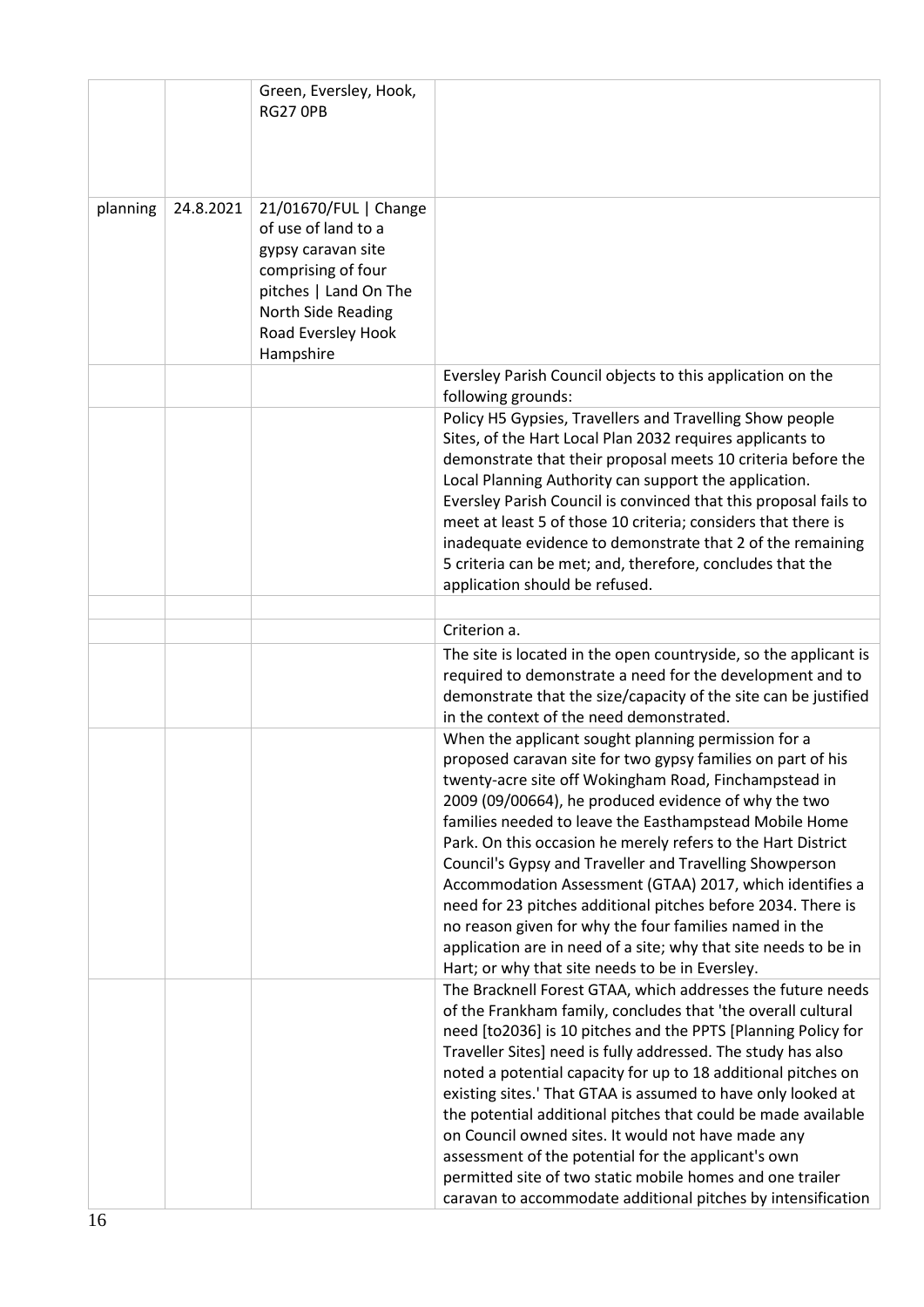|  | or extension. However, Bracknell Forest has demonstrated a<br>capacity to accommodate both of the Frankham children's<br>needs for accommodation.                                                                                                                                                                                                                                                                                                                                                                                               |
|--|-------------------------------------------------------------------------------------------------------------------------------------------------------------------------------------------------------------------------------------------------------------------------------------------------------------------------------------------------------------------------------------------------------------------------------------------------------------------------------------------------------------------------------------------------|
|  | The applicant has failed to provide any information about the<br>specific needs of the other two families that the proposal is<br>designed to meet ' where they are from; whether they have<br>access to existing pitches; whether they are gypsies,<br>travellers or travelling showmen; whether they are non-PPTS;<br>etc.                                                                                                                                                                                                                    |
|  | Hart District Council have committed to submit a Gypsy and<br>Traveller Development Plan Assessment for examination by<br>the Planning Inspectorate within the next four months.<br>However, it should be noted that this application is not to<br>meet any of the shortfall in sites or pitches within Hart<br>identified in the District Council's GTAA of March 2020. The<br>immigration of four families with families or the intention of<br>starting families places increased pressure on Hart District,<br>rather than reducing demand. |
|  | Regardless of the lack of information offered in support of an<br>alleged need for these four pitches, there is no evidence to<br>support the very large area of the application site sought for<br>the needs of only four pitches, nor for the 'dead land', which<br>is neither allocated for pitches nor retained for agricultural<br>use.                                                                                                                                                                                                    |
|  |                                                                                                                                                                                                                                                                                                                                                                                                                                                                                                                                                 |
|  | Criterion b.                                                                                                                                                                                                                                                                                                                                                                                                                                                                                                                                    |
|  | The application has failed to demonstrate that the potential<br>occupants are recognised as Gypsies, Travellers or Travelling<br>Showpeople.                                                                                                                                                                                                                                                                                                                                                                                                    |
|  | Whilst the applicant has been recognised by Bracknell Forest<br>Borough Council as PPTS compliant, there is no evidence that<br>his sons have anything more than a desire to return to a<br>travelling lifestyle. As stated above, there is no information<br>about the other two families to support any inference that<br>they qualify as gypsies, travellers or travelling showpersons.                                                                                                                                                      |
|  | Criterion c.                                                                                                                                                                                                                                                                                                                                                                                                                                                                                                                                    |
|  | The applicant has failed to demonstrate that either the local<br>school or the local medical services have spare capacity that<br>can be accessed by the potential occupants.                                                                                                                                                                                                                                                                                                                                                                   |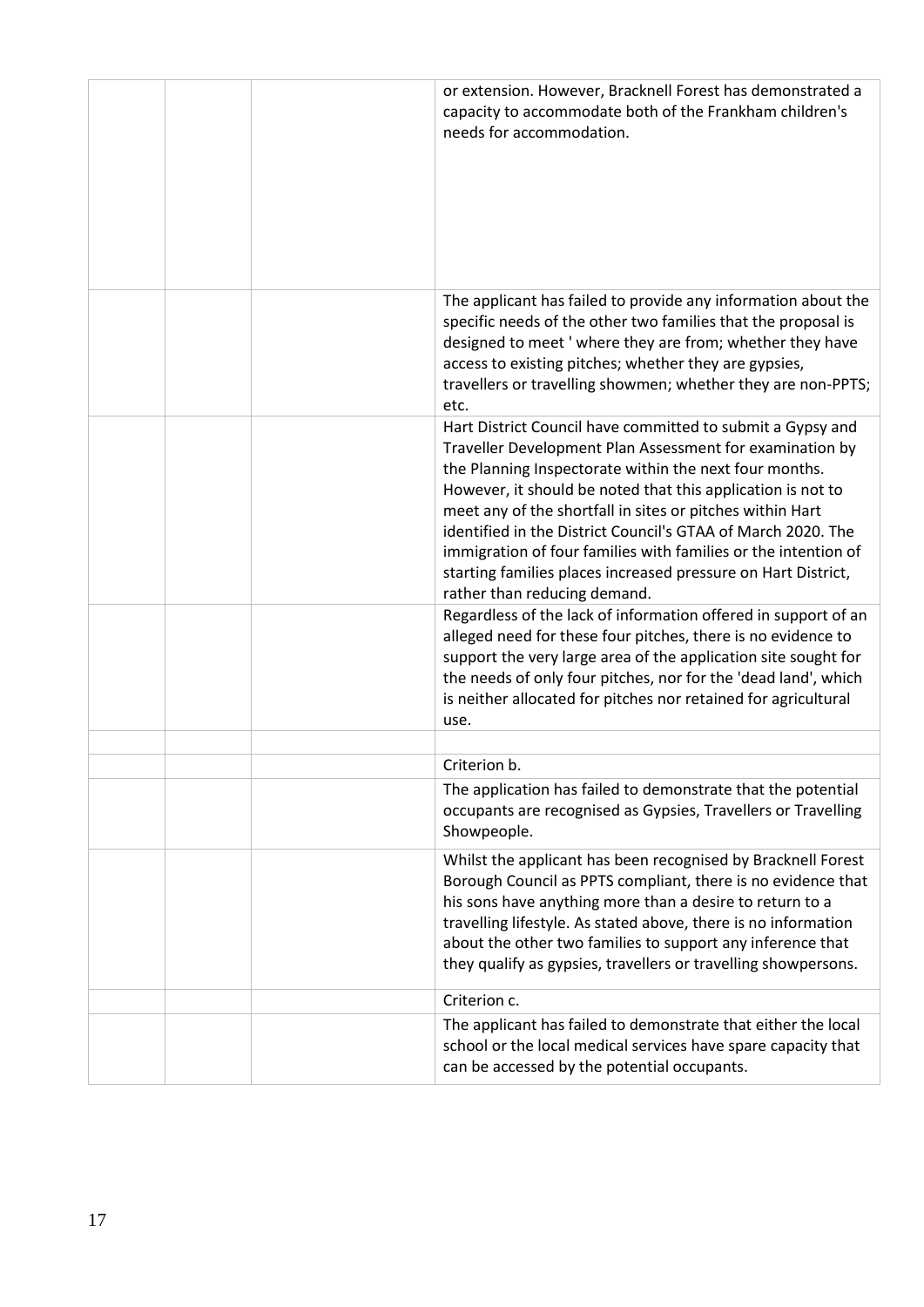|  | Charles Kingsley's (Church of England Supported) Primary<br>School is rated as 'Outstanding' by Ofsted and is, therefore,<br>very popular. There are long waiting lists for the registration<br>of new pupils and there are, certainly, no guarantees that the<br>children of current residents of Eversley and Bramshill will be<br>accepted, let alone those of families moving into the village.<br>This is amply illustrated by the fact that there currently are<br>no spaces available in year groups R ' 4 and only one in each<br>of years 5 and 6.                                                                                                                                                                                                                                                                                                                                                                                                                                                                                             |
|--|---------------------------------------------------------------------------------------------------------------------------------------------------------------------------------------------------------------------------------------------------------------------------------------------------------------------------------------------------------------------------------------------------------------------------------------------------------------------------------------------------------------------------------------------------------------------------------------------------------------------------------------------------------------------------------------------------------------------------------------------------------------------------------------------------------------------------------------------------------------------------------------------------------------------------------------------------------------------------------------------------------------------------------------------------------|
|  | Both local medical practices, in Yateley and Finchampstead,<br>have very limited capacity for new patients' registrations.<br>There is no reason to assume that any new residents would<br>be able to rely on registration at either practice.                                                                                                                                                                                                                                                                                                                                                                                                                                                                                                                                                                                                                                                                                                                                                                                                          |
|  |                                                                                                                                                                                                                                                                                                                                                                                                                                                                                                                                                                                                                                                                                                                                                                                                                                                                                                                                                                                                                                                         |
|  | Criterion d.<br>The proposal will have an adverse impact upon local amenity<br>and the application fails to demonstrate that this would be                                                                                                                                                                                                                                                                                                                                                                                                                                                                                                                                                                                                                                                                                                                                                                                                                                                                                                              |
|  | acceptable. The proposal will have an adverse impact on the<br>natural environment, which, simply, cannot be shown to be<br>acceptable.                                                                                                                                                                                                                                                                                                                                                                                                                                                                                                                                                                                                                                                                                                                                                                                                                                                                                                                 |
|  | Local amenity is, by its very nature, a subjective issue. The<br>number of objections based on the perceived adverse<br>aspects of the proposal suggests that the applicant has failed<br>to engage with local residents to try to overcome their<br>legitimate concerns.                                                                                                                                                                                                                                                                                                                                                                                                                                                                                                                                                                                                                                                                                                                                                                               |
|  | The whole of the applicant's site is registered as a Site of<br>Importance for Nature Conservation (SINC). Only 9% of<br>Hampshire land is designated as a SINC and this recognises<br>that the site is one of Hampshire's most important wildlife<br>sites. It is wholly inappropriate for the applicant to conclude<br>that 'There is no impact on the natural environment due to<br>all trees being retained.' The whole site is important because<br>it is unimproved meadow land. The importation of materials<br>to create hard-standings and to construct bases for new<br>buildings; the risks of pollution by fuels, oils and other waste;<br>and, the increased disturbance from human occupation will<br>all adversely affect the natural environment through changes<br>to the pH values of the soils and to disturbance to the<br>existing flora and fauna. The applicant has offered no<br>protection or enhancement of the rest of his site or any other<br>land as potential mitigation for the damage that the proposal<br>will cause. |
|  |                                                                                                                                                                                                                                                                                                                                                                                                                                                                                                                                                                                                                                                                                                                                                                                                                                                                                                                                                                                                                                                         |
|  | Criterion e.                                                                                                                                                                                                                                                                                                                                                                                                                                                                                                                                                                                                                                                                                                                                                                                                                                                                                                                                                                                                                                            |
|  | The proposal cannot be adequately serviced with sewage<br>disposal facilities.                                                                                                                                                                                                                                                                                                                                                                                                                                                                                                                                                                                                                                                                                                                                                                                                                                                                                                                                                                          |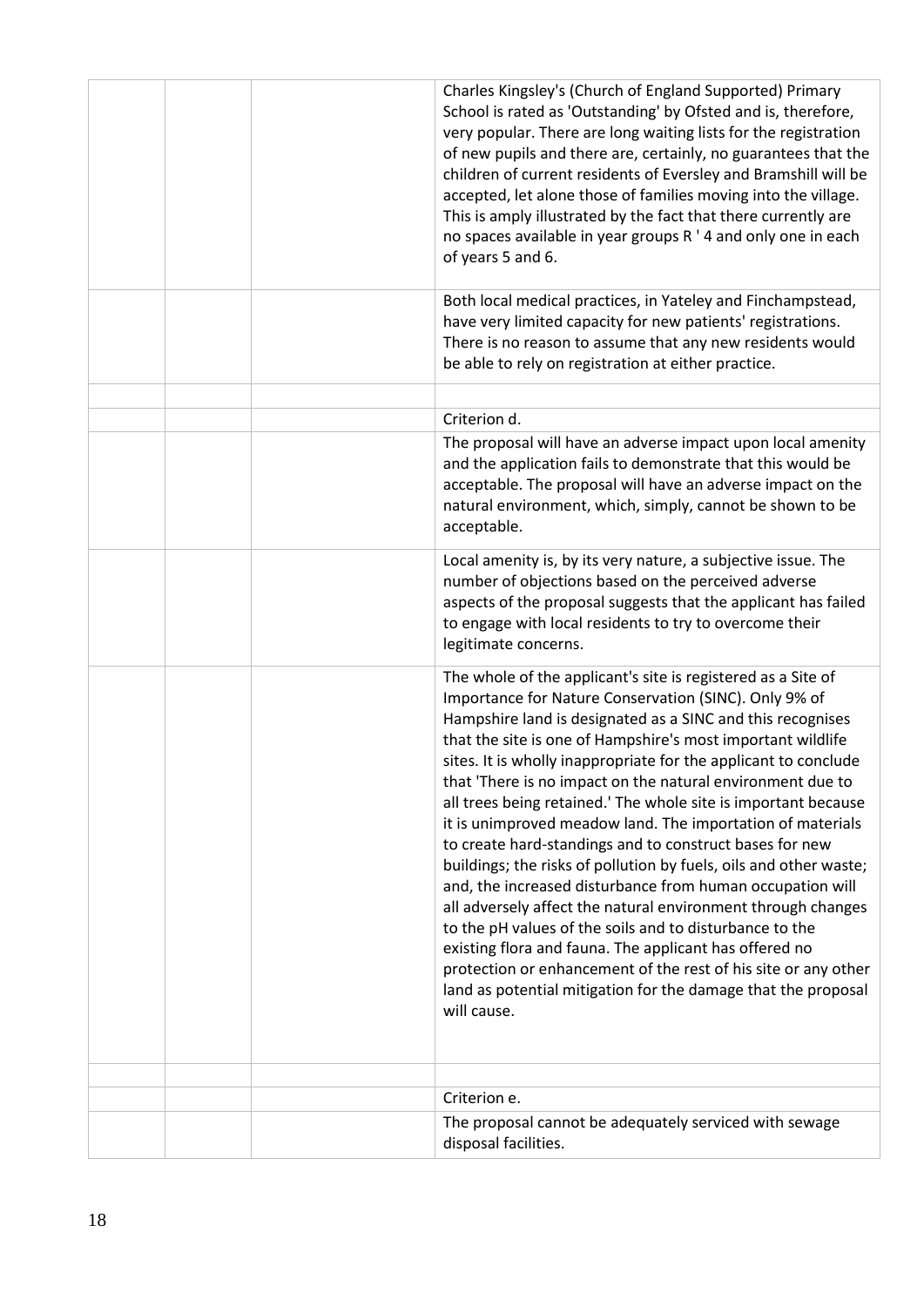|  | There is a sewage discharge pipe that used to serve 12<br>houses on Reading Road and conveyed sewage across the<br>fields to a treatment works beside the Blackwater River on<br>Longwater Road, Eversley Cross. When a further 50 houses<br>were built at Kingsley Road, they required a sewage pre-<br>treatment plant on the site of what is, now, Westward Ho, so<br>that their sewage could be pumped along the near horizontal<br>pipe to Longwater Road. Since then, the pre-treatment plant<br>has been demolished and a further 21 houses have been<br>constructed 'all reliant on the original pipework.<br>Unsurprisingly, untreated waste and a lack of flow leads to<br>frequent siltation and blockages to the old pipeline. This has<br>resulted in numerous cases of the manhole covers being<br>blown off and raw sewage pouring out over gardens and<br>farmland. The broken and disrupted joints in the old<br>pipework allow the ingress of ground water, increasing the<br>work required of the pumps at Longwater Road and leading<br>to situations of overload, causing additional backing-up,<br>especially during excessively wet weather. |
|--|---------------------------------------------------------------------------------------------------------------------------------------------------------------------------------------------------------------------------------------------------------------------------------------------------------------------------------------------------------------------------------------------------------------------------------------------------------------------------------------------------------------------------------------------------------------------------------------------------------------------------------------------------------------------------------------------------------------------------------------------------------------------------------------------------------------------------------------------------------------------------------------------------------------------------------------------------------------------------------------------------------------------------------------------------------------------------------------------------------------------------------------------------------------------|
|  | The application offers no solution to the question of sewage<br>disposal, since there is neither capacity in the existing<br>system, nor, as noted below (at Criterion j.), any viable<br>alternative system based on soak-aways.                                                                                                                                                                                                                                                                                                                                                                                                                                                                                                                                                                                                                                                                                                                                                                                                                                                                                                                                   |
|  |                                                                                                                                                                                                                                                                                                                                                                                                                                                                                                                                                                                                                                                                                                                                                                                                                                                                                                                                                                                                                                                                                                                                                                     |
|  | Criterion h.                                                                                                                                                                                                                                                                                                                                                                                                                                                                                                                                                                                                                                                                                                                                                                                                                                                                                                                                                                                                                                                                                                                                                        |
|  | The site has no safe and convenient access to the highway<br>network. The applicant is unable to demonstrate that he has<br>any legal right of way across a third party's land between his<br>site and the public highway. He is relying on an historical use<br>of the track to access the field for agricultural purposes only<br>and assumes that he can, unilaterally, upgrade that<br>presumptive right of way to that of a residential access at no<br>cost to himself and at no benefit to the landowner. He states<br>that he is unaware of who owns the track. However, that is<br>no reason to assume that he can simply take access rights<br>that the land has never enjoyed. Ownership is not strictly a<br>planning matter, but if the planning authority was to grant<br>permission for the development, it would be unable to count<br>those as new units of accommodation, because they cannot<br>legally be accessed for residential purposes. These include<br>the provision of access for the proposed large static and<br>mobile caravans and for utility and emergency service<br>vehicles.                                                   |
|  | Criterion j.                                                                                                                                                                                                                                                                                                                                                                                                                                                                                                                                                                                                                                                                                                                                                                                                                                                                                                                                                                                                                                                                                                                                                        |
|  | The site is located in an area of high risk of flooding as<br>defined by the District's SFRA.                                                                                                                                                                                                                                                                                                                                                                                                                                                                                                                                                                                                                                                                                                                                                                                                                                                                                                                                                                                                                                                                       |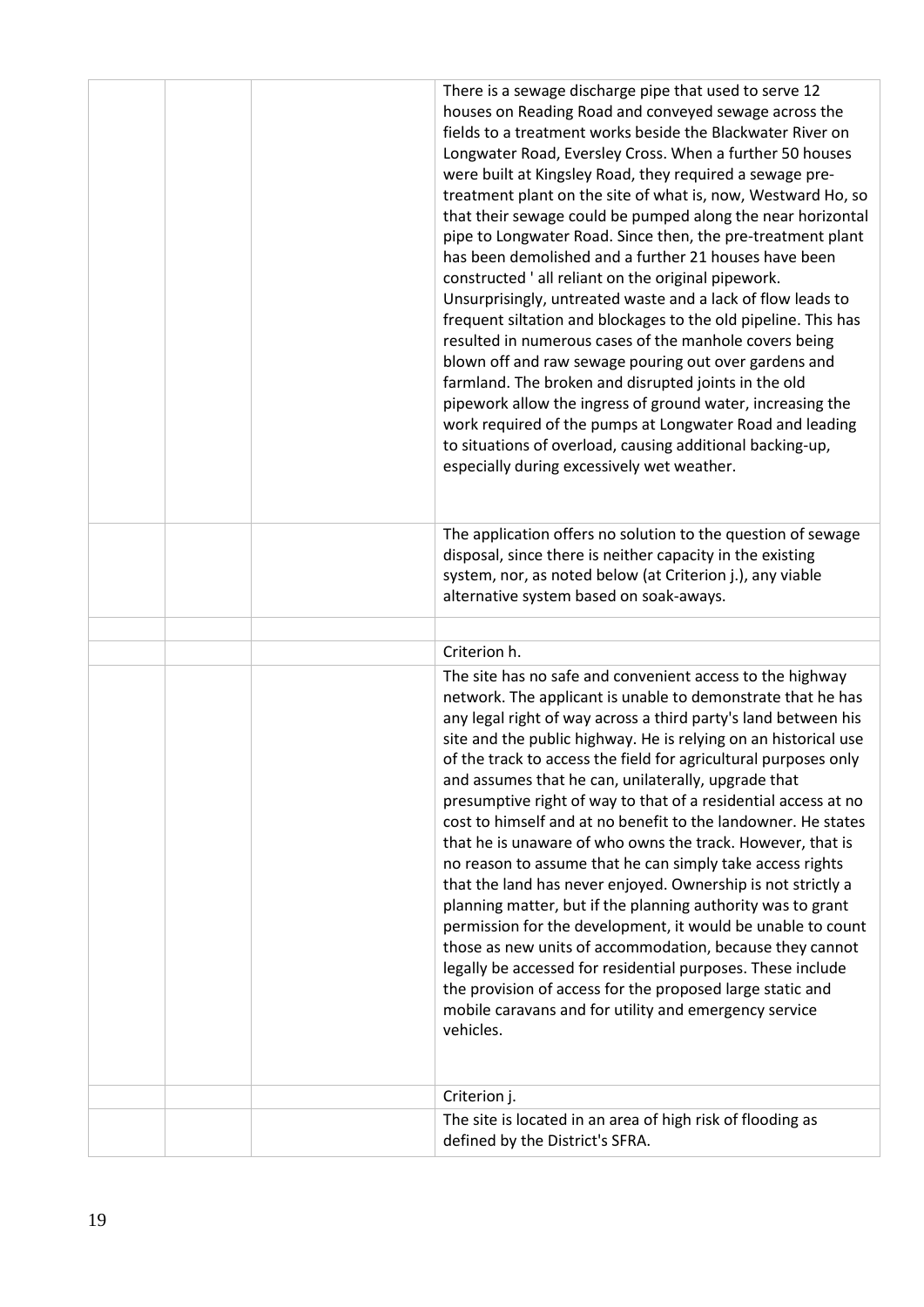|  | There are numerous references in the HDC Strategic Flood<br>Risk Assessment, of December 2016, to the problems of<br>groundwater flooding in Eversley Centre (tenth worst site in<br>the District). This is due to the relatively large catchment<br>areas to the south of Eversley, which feed into narrow water<br>courses between the high plateau gravel areas and the wide<br>river valley. There have been repeated incidents of flooding<br>at the junction of Kingsley Road and the Reading Road; in<br>Westward Ho; and, at the Coach House. The very shallow<br>slope down to the Blackwater River and the very high natural<br>water-table restrict the rate at which storm water can be<br>dissipated, leading to flooding incidents. It is a known Flood<br>Problem Area. Figure 8.2 of the SFRA confirms that the site is<br>an area susceptible to groundwater flooding with the<br>potential for groundwater flooding to occur at the surface. |
|--|----------------------------------------------------------------------------------------------------------------------------------------------------------------------------------------------------------------------------------------------------------------------------------------------------------------------------------------------------------------------------------------------------------------------------------------------------------------------------------------------------------------------------------------------------------------------------------------------------------------------------------------------------------------------------------------------------------------------------------------------------------------------------------------------------------------------------------------------------------------------------------------------------------------------------------------------------------------|
|  | Figure 14.1 of the SFRA shows graphically the 'Infiltration<br>SuDS suitability' within the Blackwater Valley. The application<br>site is in an area where 'very significant constraints are<br>indicated.' The applicant has failed to refer to the District's<br>SFRA but has only cited the Environment Agency's Flood Zone<br>mapping, which restricts itself to mapping fluvial (river)<br>flooding. Incidentally, Eversley Parish Council refutes the<br>consultee comment made by Hart District Council's Drainage<br>Officer, who has mistaken EA Flood Zoning as a measure of<br>surface water flooding instead of fluvial flooding.                                                                                                                                                                                                                                                                                                                  |
|  |                                                                                                                                                                                                                                                                                                                                                                                                                                                                                                                                                                                                                                                                                                                                                                                                                                                                                                                                                                |
|  | Other comments                                                                                                                                                                                                                                                                                                                                                                                                                                                                                                                                                                                                                                                                                                                                                                                                                                                                                                                                                 |
|  | Given the controversial nature of this application, Eversley<br>Parish Council requests that it is referred to the Planning<br>Committee for decision.                                                                                                                                                                                                                                                                                                                                                                                                                                                                                                                                                                                                                                                                                                                                                                                                         |
|  | If, despite the clear reasons for refusal expressed above, the<br>Local Planning Authority is minded to grant permission,<br>Eversley Parish Council requests that, in additional to all the<br>normal conditions, the permission is:                                                                                                                                                                                                                                                                                                                                                                                                                                                                                                                                                                                                                                                                                                                          |
|  | - subject to a legal agreement between the applicant and a<br>body such as the Hampshire Biodiversity Information Centre<br>(HBIC) that the entirety of the rest of the applicant's<br>landholding is managed for the protection and enhancement<br>of its nature conservation value;                                                                                                                                                                                                                                                                                                                                                                                                                                                                                                                                                                                                                                                                          |
|  | - subject to a condition preventing any of the site from being<br>used for any business use;                                                                                                                                                                                                                                                                                                                                                                                                                                                                                                                                                                                                                                                                                                                                                                                                                                                                   |
|  | - subject to conditions restricting occupation only to eligible<br>PPTS families and to a maximum of four family units; and                                                                                                                                                                                                                                                                                                                                                                                                                                                                                                                                                                                                                                                                                                                                                                                                                                    |
|  | - subject to a Grampian condition requiring Thames Water to<br>upgrade the existing inadequate sewerage system to be able<br>to cope with the additional load prior to the occupation of<br>any unit.                                                                                                                                                                                                                                                                                                                                                                                                                                                                                                                                                                                                                                                                                                                                                          |